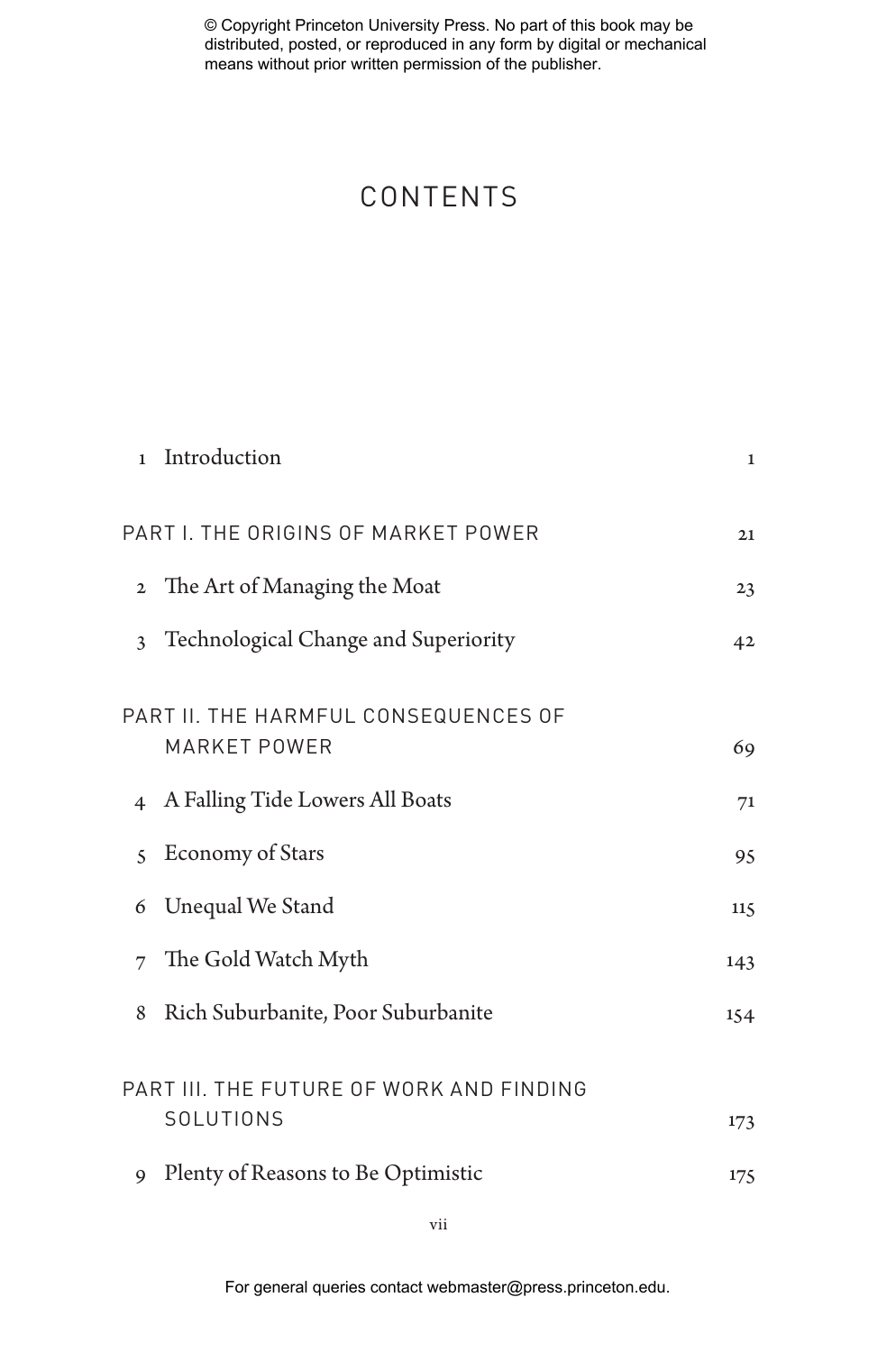viii CONTENTS

| 10 The Future of Work                    | 205 |
|------------------------------------------|-----|
| 11 The Quest for Facts                   | 216 |
| 12 Putting the Trust Back into Antitrust | 234 |
| Epilogue                                 | 275 |
|                                          |     |

*Acknowledgments* 283 *Notes* 287 *Bibliography* 301 *Index* 315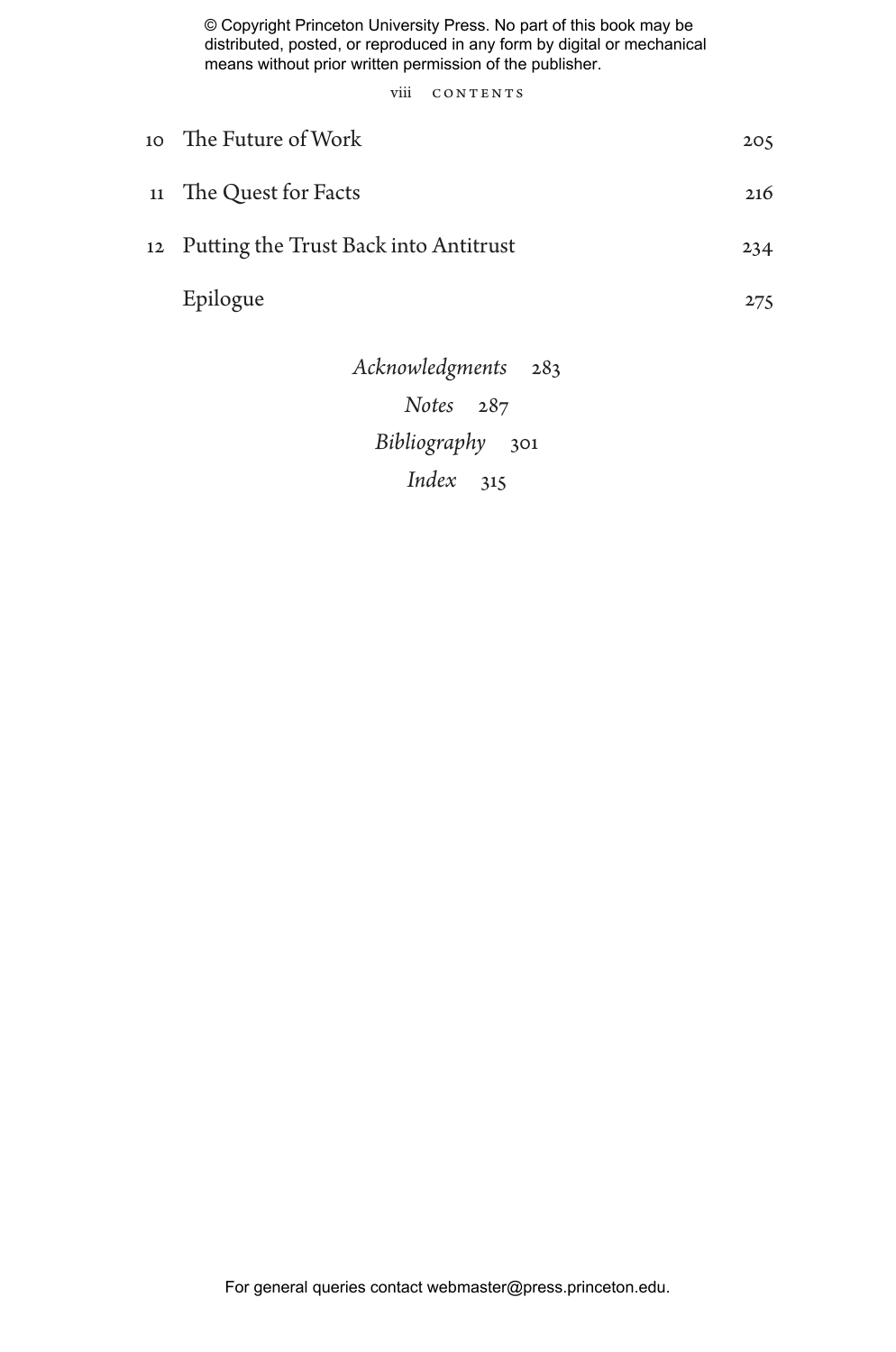## 1

# Introduction

IT WAS LIKE a science fiction movie. While I was on another phone I saw Erin, who was a few thousand miles away, enter my daughter Elena's smartphone and move around among apps to troubleshoot. The high-speed data transmission was not working, and I had called technical support. After talking to several lower-level technicians who each did the same checks, switching the phone on and off or toggling the carrier settings, I was transferred to Erin, a senior technical advisor. It was pretty clear that she had a deeper knowledge of the technical characteristics of the device, and she asked me to change settings I was not even aware existed.

She spoke with an emphatic and confident voice, further accentuating her technical know-how. She gave the impression from the first instant that she would be able to resolve the issue. And she did. As a senior technical advisor, Erin's job is to analyze issues lower-level technicians cannot resolve. She gets the hard technical problems. In all we had four phone conversations for a total of more than three hours spread over several days. During that time she got several other people on the phone, including the telecom provider, to find out if it was an issue with the SIM card. At stages where she could not resolve a particular technical issue, she would do research and call me back the following day. In the end, she found out what the problem was: one batch of an oldermodel phone was incompatible with the newest SIM technology.

After everything was done, I wondered why it made business sense for a senior technical advisor to spend over three hours on the case.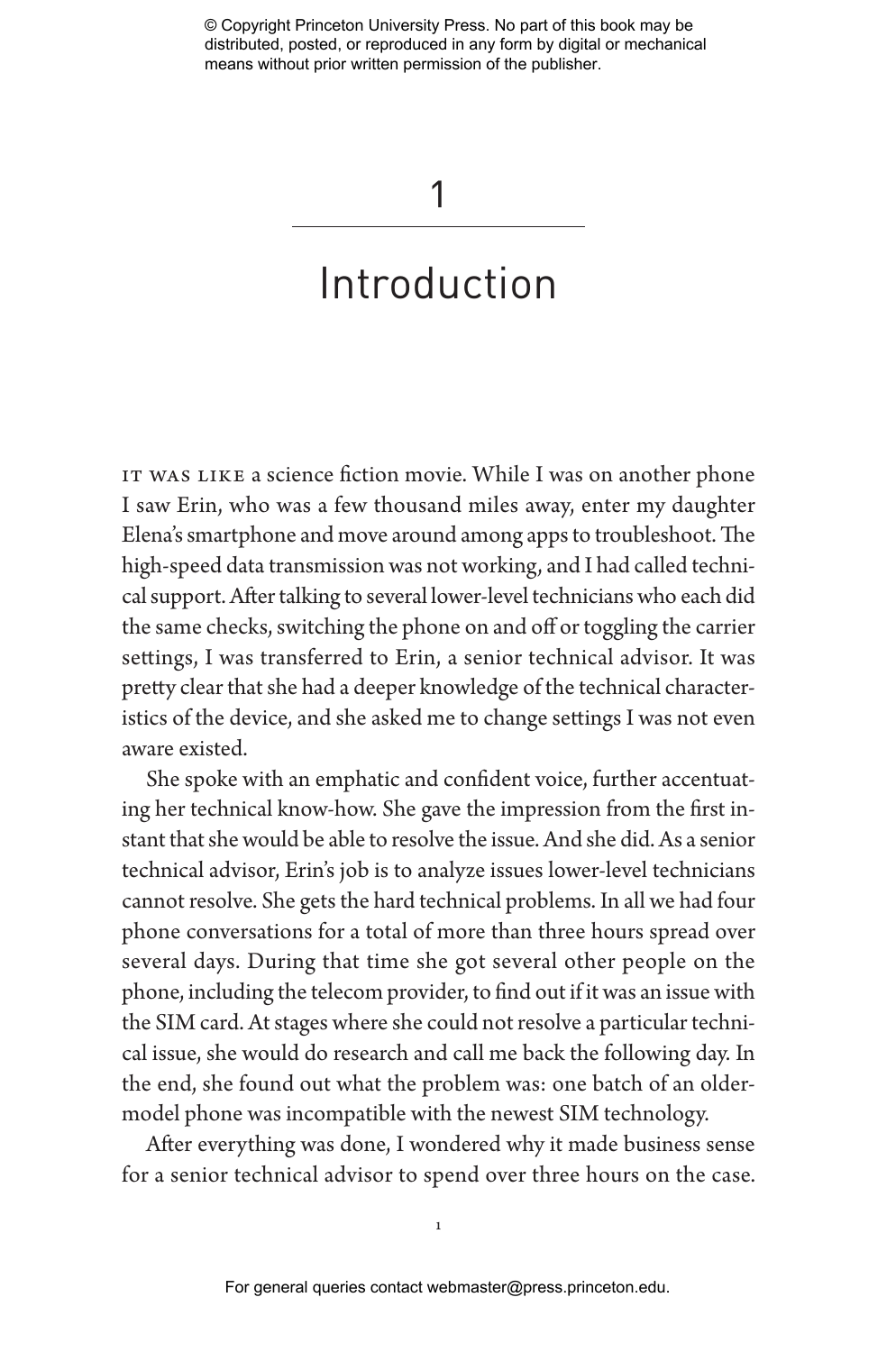#### 2 CHAPTER 1

Surely her hourly cost—her wage, the employer contribution, and the overhead associated with her work space—must be considerably higher than the replacement cost of the older-model smartphone, which at that point was sold for around \$300, but the production cost to the company must be substantially lower, estimated to be around \$150. Why not spend \$150 on a replacement phone instead of spending the high labor cost of a skilled technical advisor? Additionally, to compensate for the technical failure and the time it took to resolve the problem, the company even let me choose a \$150 accessory from their store. After the issue was resolved I asked Erin to talk outside the troubleshooting environment in order to find out.

Erin has two bachelor's degrees, one in journalism and one in social psychology from different universities. She also has a master's degree in sociology from another university, where she was a teaching assistant. When I first talked to her, I was surprised to learn that she had no schooling in engineering or the sciences. She told me that personal skills are the most important asset necessary to earn a promotion.

These social skills—which include things such as being able to show empathy or to understand the situation a customer is in—can't really be learned at school, in part because they are rarely taught. Erin described people getting angry on the phone, which required all her composure to remain even-tempered in order to deescalate the situation without taking things personally. The technical skills came later and required no formal education. Once you got the customer in the right place, you could comfortably get to the technical issues.

When she first took the job, she started at the bottom of the ladder, and within less than a year she had made her way to the highest technical advisor level. Despite being at the highest technical level, she didn't supervise others. Lower-level technicians passed problems on to her but they did not report to her.

After finishing her graduate degree and enjoying life in New Mexico, Erin decided to stay on as a technical advisor. The local establishment of her company had only one client, a large smartphone company. While the smartphone manufacturer outsourced the technical support work, the parent company closely monitored the operations and set the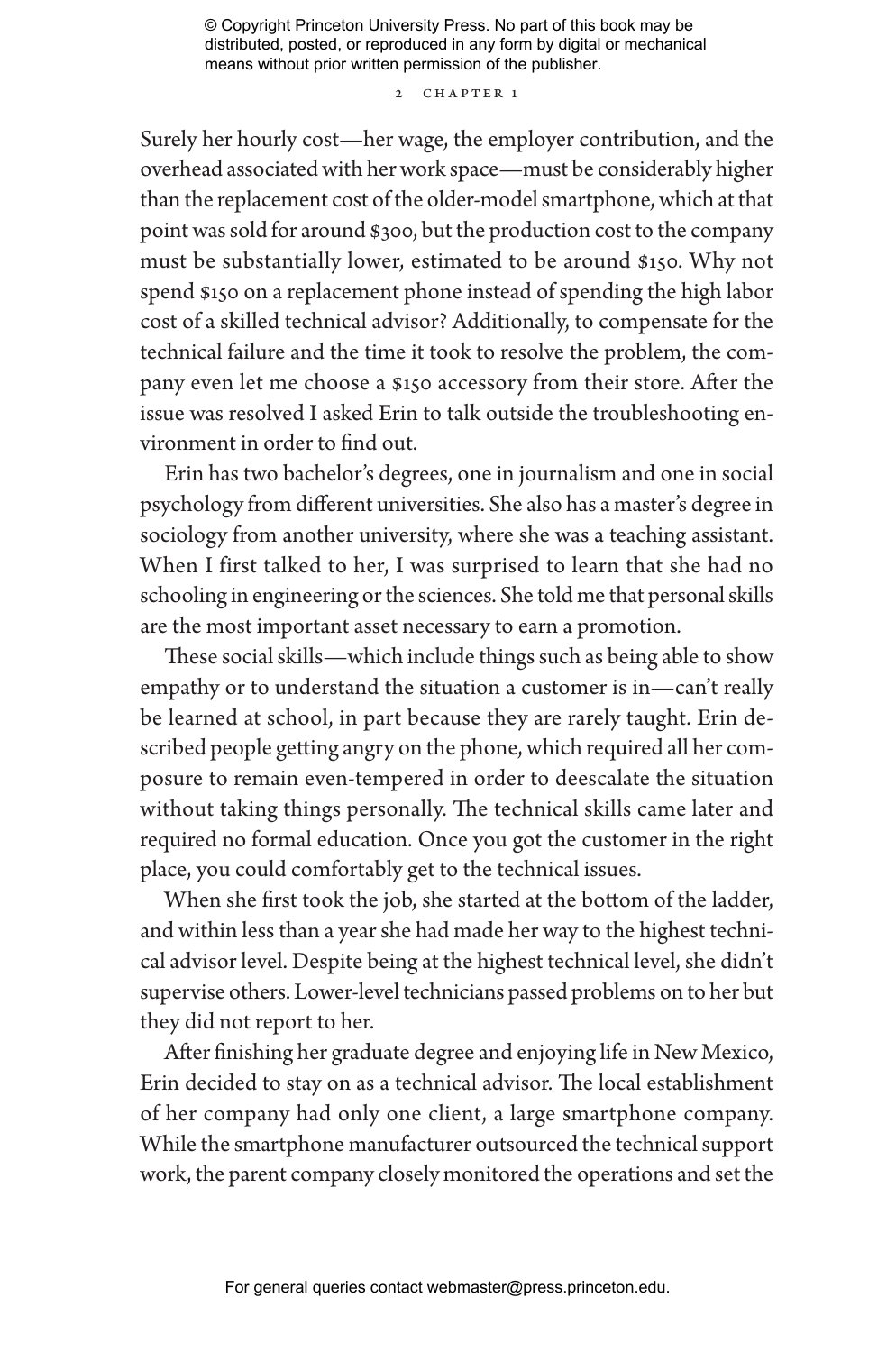#### Introduction 3

quality standards of the service provided. Externally it looked like the parent company interacted with the customer: the technical advisors identified themselves with the name of the parent company, and their email addresses ended in @the-parent-company-name.com. The technical support they provided was by telephone, email, and by remotely accessing a customer's device.

Work was closely monitored and measured by all kinds of metrics, such as the average duration of the handle time, the after-call time, whether the technical advisor kept the commitment to a scheduled outcall, and of course by customer surveys.

Calls were recorded, and the representatives of the smartphone manufacturer listened in. The physical environment, as it was before the COVID-19 outbreak at least, was unappealing, with a lot of people crammed into a large open space. To get a space to work, you had to arrive early. Still, Erin said, the interaction with coworkers was very pleasant. You could ask colleagues questions on how to handle difficult problems, management was friendly, and the trainers were extremely helpful. "It is definitely a lot more pleasant than working for small companies, which I did through a temp agency. In a way, it is much less impersonal here in such a giant service firm dotted with half-cubicles than in those small firms. But the company management in those firms is much more aggravating."

With two bachelor's degrees and a master's degree, Erin is highly educated, in the top 15 percent of US citizens in terms of education.<sup>1</sup> But years of schooling is of course not the best measure of productivity. Many without college degrees earn outrageous amounts of money on Wall Street, and others with advanced degrees in the arts wait tables. Erin is doing a technical job and has excellent social and interpersonal skills, but despite her job title as a senior technical advisor, the substance of her job does not require higher education. She does this job because she cannot find a more gratifying job for which she has trained.

When Erin told me how much she earns, I was astonished: twelve dollars an hour before taxes, and no paid holidays. She works around forty hours a week, thus making \$480 a week, or \$23,000 a year when working forty-eight weeks. That is substantially below the country-wide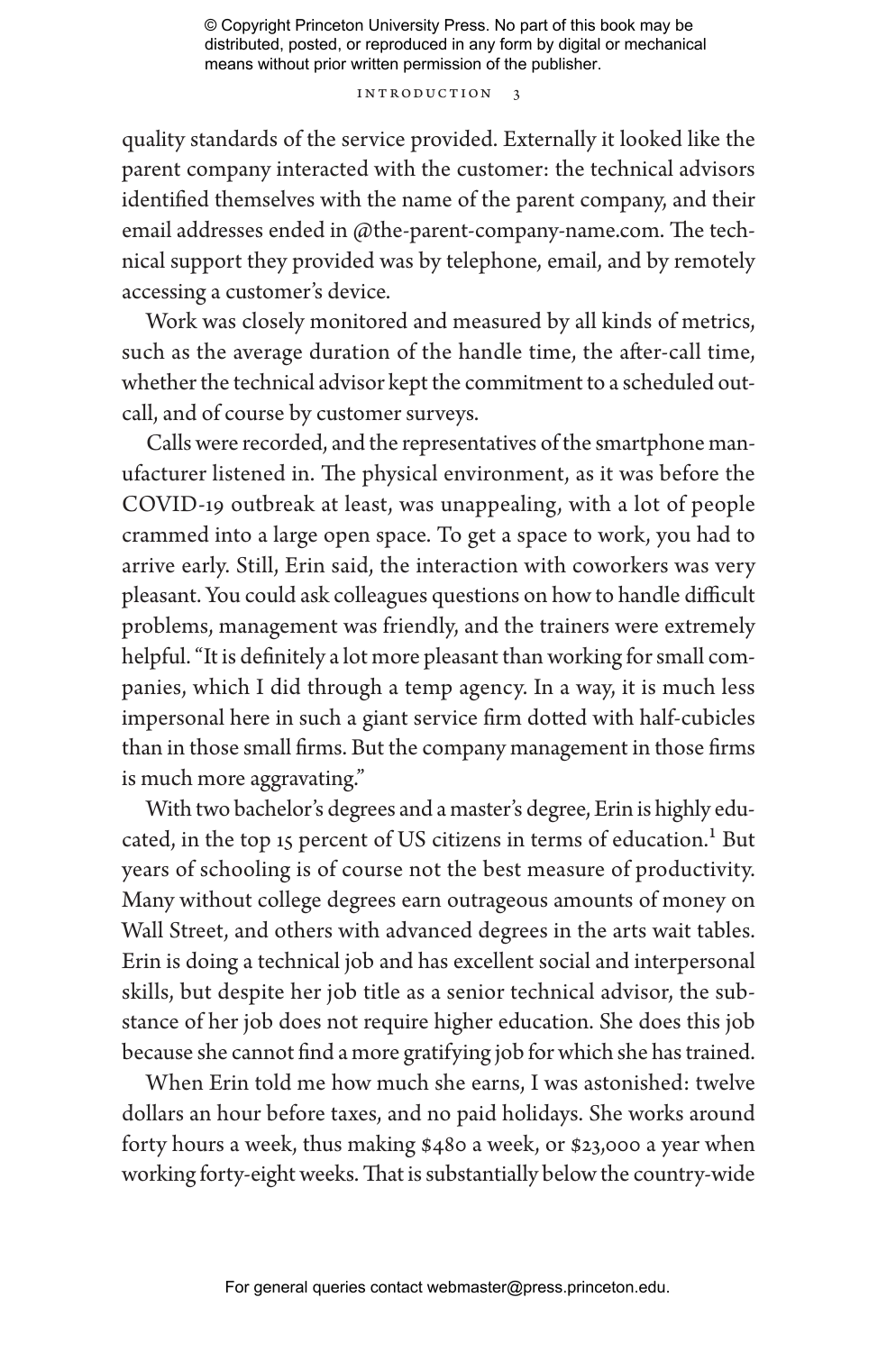#### 4 chapter 1

median wage of \$917 per week (\$47,684 per year over 52 weeks).<sup>2</sup> Typical jobs in the area for recent high school graduates without experience pay even less—\$9 per hour. But hers is the job of a senior technical advisor with experience, and she has a postgraduate degree, yet her pay is only just over half the median wage.

Now it makes sense why the smartphone company chooses to spend three hours of a senior technical advisor's time resolving a technical problem instead of sending a new phone. At an hourly wage of \$12, her total labor cost including employment contributions is somewhere between \$15 and \$20. The troubleshooting labor cost was probably \$50–\$60, substantially below the replacement cost. In fact, the company spent more on the \$150 gift.

## Erin Is Not Alone

Erin's earnings are representative of work for most in the current economy. Since the 1980s, for workers who do not supervise others, for those who perform routine tasks, and for those with fewer years of schooling, wages have stagnated. These three categories make up the majority of all jobs. Fewer than one in five people have a supervisory role, and even today many jobs involve a routine activity such as secretarial work or driving a car,<sup>3</sup> and more than 55 percent of all workers do not have college degrees.<sup>4</sup> In real terms after adjusting for inflation, those wages have been virtually constant.

What's more striking is that during that same period, from the 1980s to the present, workers have become increasingly productive. Worker productivity, the total value produced in the economy divided by all workers, including higher-paid workers, has grown at a steady rate of 1.7 percent on average per year, as shown in figure 1.<sup>5</sup> The value of the output workers produce has grown, yet what most workers get in exchange for producing that output has not kept up. Since 1980 there has been a clear break between the evolution of worker productivity and that of wages for most workers.

This growing wedge between flat wages for most workers and rising productivity clearly indicates that the majority of workers are getting a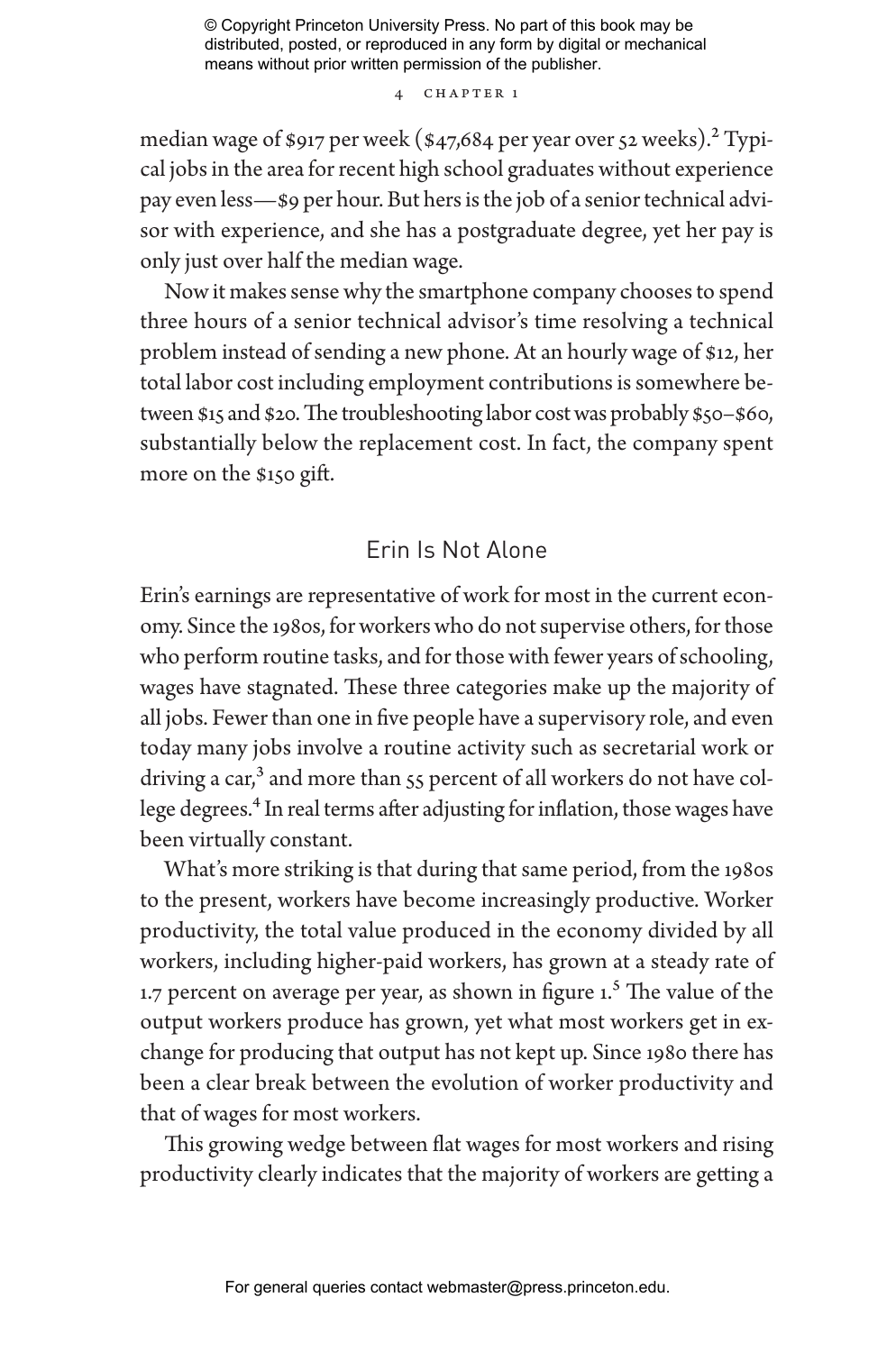INTRODUCTION 5



figure 1. Average wages of nonsupervisory production workers and productivity of all workers. *Source*: U.S. Bureau of Labor Statistics, Current Employment Statistics. For further details, see www.TheProfitParadox.com.

smaller share of the pie. The striking development is therefore not so much that wages in dollar terms are stagnating, it is that workers are now doing worse relative to the wealth they generate. The share of output in the economy that goes to wages—what economists call the labor share—is declining.

Ordinary working people notice that they are doing worse than their parents. Despite working hard, they're moving down the social ladder. And it's not like workers walking but staying in place—they're walking fast and moving backward.

## Not All Workers Are Worse Off

Wage stagnation is not equally distributed. Figure 2 illustrates that the evolution of average wages is very different depending on education. Workers with only a high school diploma or those who have dropped out of high school have seen their wages decline by 15 percent. Even those with some college education—for example, a two-year professional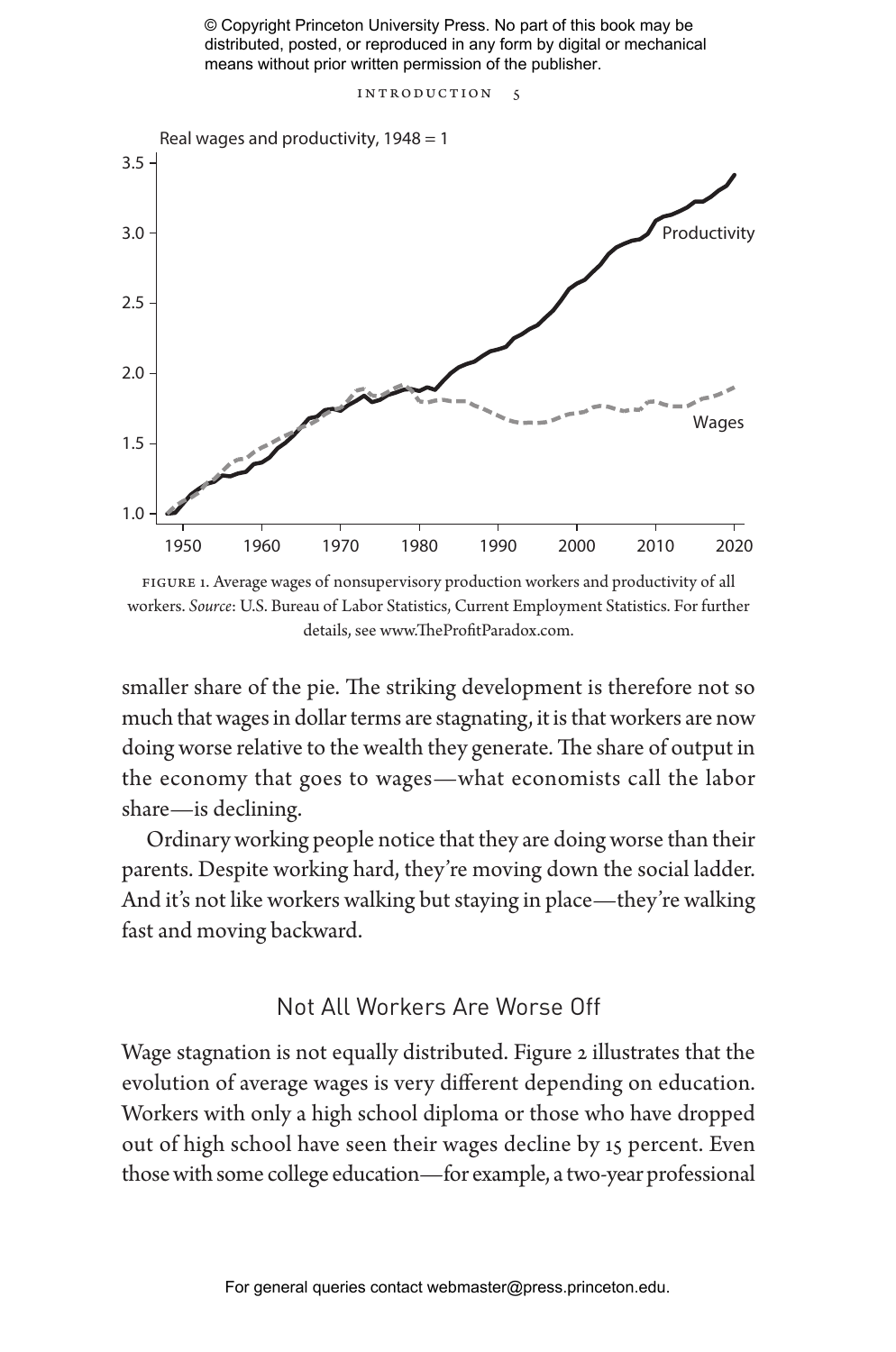6 chapter 1



figure 2. Wages by education. *Source*: U.S. Census Bureau, Current Population Survey. For further details, see www.TheProfitParadox.com.

degree—have not experienced any increase. The workers in these two education categories are the vast majority of the working population (80 percent in 1980).

While the wages of the less educated have languished, the wages of the more educated have increased. Those with a four-year college degree have seen a 20 percent increase since 1980, and especially those with higher-level education such as master's degrees and PhDs have experienced the highest wage increase. The sharp rise since the 1980s in the wage gap between those with a full college education and those without is often called the college premium. In the United States, a worker with a college degree or higher now on average earns 96 percent more than a worker with at most a high school diploma, up from 46 percent more in  $1980$ .<sup>6</sup>

The evolution of the college premium is hard to rationalize with standard explanations. Nearly twice as many workers have a college degree today compared to workers in 1980. With more skilled workers vying for the high-skilled jobs, it should be easier for firms to hire high-skilled employees. Therefore we expect that the wages firms need to pay to hire those college graduates would be lower.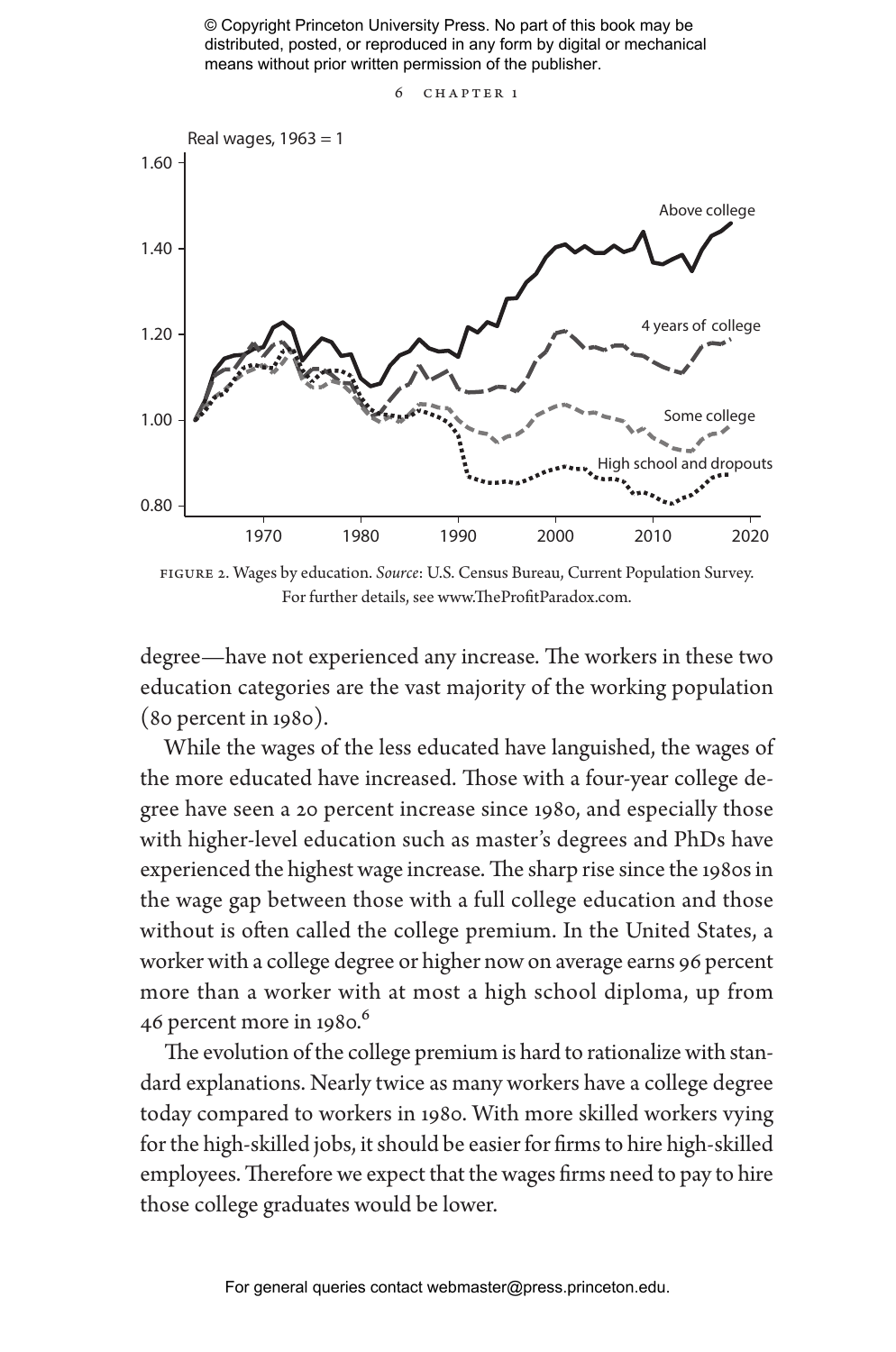#### INTRODUCTION

The idea that tougher competition among college graduates leads to lower wages is clearly at odds with what the data tells us—that there is a rise in the college premium. This is all the more striking if we acknowledge that there are many workers like Erin who do have a college degree but who perform a noncollege job—and as a result earn low wages. How many of our brightest college-educated musicians wait tables in Nashville?

Something else is going on. The most prominent explanation is that technology has changed in a way that makes skilled workers disproportionately more productive. Information technology (IT) allows a logistics manager to change the efficiency in thousands of stores of a wholesale distributor like Walmart or Amazon. Cheaper capital goods, such as computers and software, affect productivity of the central office software developer at Uber much more than it affects the drivers. For example, the technology makes the drivers more productive because downtime is minimized, but those gains originate from the input of the developers, not from the input of the drivers.

The workers who generate those gains also get compensated proportionately to what they generate. And then there is the extent of the market. With better communication technology and cheaper transportation and shipping, the reach of technology is extremely far. With a minor innovation businesses now can capture the world market, whereas before 1980 they were much more constrained by the local market. In the case of Uber, this creates a winner-take-all payoff that is extremely lucrative for those whose input in production changes the product, the efficiency, or the sales, but very little changes for the driver. Likewise, a new attractive feature of a cell phone developed at headquarters may substantially raise sales, but it does little for a senior technical advisor like Erin.

Such technological change is most visible in the economics of superstars.7 Before high-quality recording technology became available, the only way to listen to music or see a play was to go to a concert hall, the opera house, or the theatre. There are only so many seats in each hall, and there are only so many performances an artist can give. The best opera singer might demand a slightly higher ticket price and the largest opera house, but there is not much else that scales his or her better skill.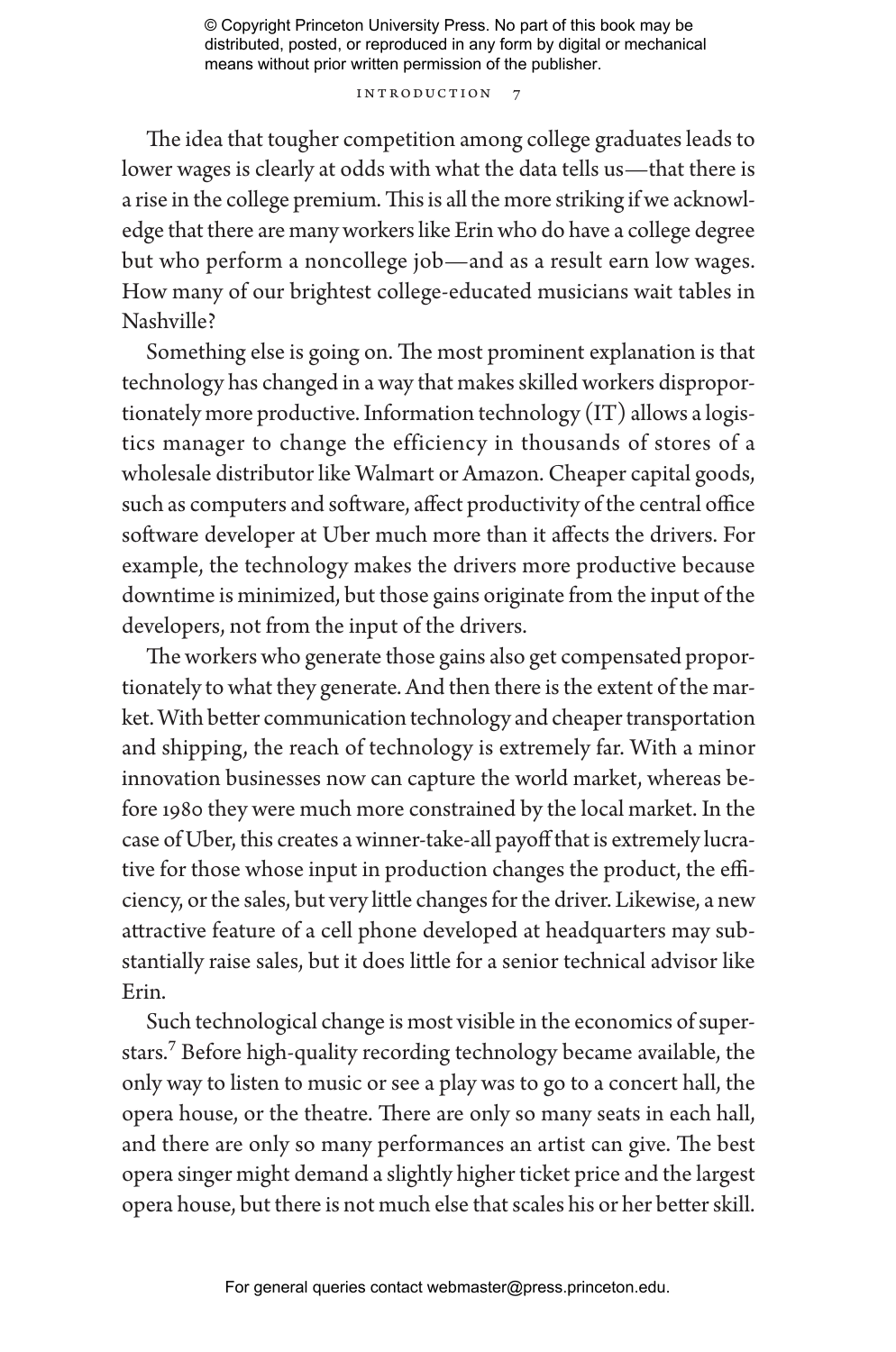#### 8 CHAPTER 1

Once radio, television, and general recording technology became widely available, the people who could claim to have heard Maria Callas sing jumped from a few thousand to millions or even billions. Superstar pay then simply reflects the fact that her voice and persona generate enormous economic value. In the same way, Mick Jagger and Adam Levine command astronomical incomes because millions of people pay to stream their music; Leo Messi and Neymar Jr. earn millions in salary and royalties because of the television rights to their games, and the shirts with their names on them that are sold from Beijing to Buenos Aires.

This does not necessarily mean that the best opera singer today is better than the best opera singer a hundred years ago, or that superstar earnings reflect an equally abysmal difference in their abilities and performances. The role of the superstar phenomenon is to amplify even minor differences in ability into huge differences in stardom and in earnings.

These are the winner-take-all markets. The winner who not only takes the trophy but sells more jerseys will have more viewers for the next game, and so on. The superstar who can do this commands a share of the output that corresponds to the amount of profits that his or her contribution generates. Superstar pay reflects how much a star's ability contributes to the output it generates. Technological change in a globalized economy screens the superstar's game to more eyes and leads to the sale of more jerseys with their name around the globe. The same skill now commands a higher income for the winner.

Whether it is the famous superstar or the not-so-famous data scientist, medical doctor, or Wall Street banker, technological change has made some workers disproportionately more productive. As a result, they earn multiple times what Erin makes as a senior technical advisor. However, technological change is not the only driver behind the rise in income inequality. The same determinants that lead to a decline in the wages of the common worker also create a wedge between the high- and low-earnings workers: the rise of market power by dominant firms.

The force behind the atrophying labor market is the decline of competition in the marketplace for goods and services. From tech to textiles,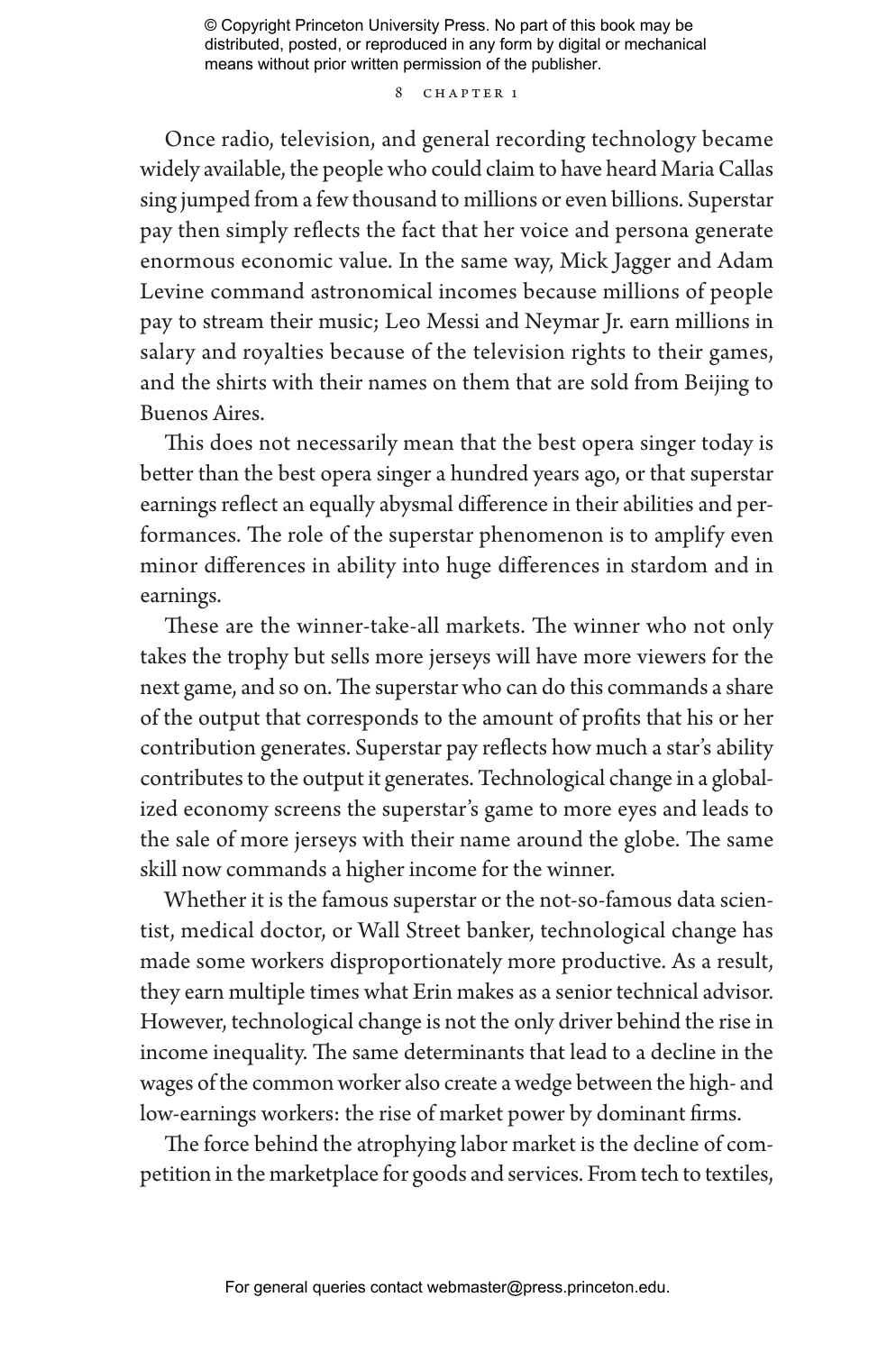#### INTRODUCTION

our age is marked by rapid technological progress—progress that means just a few companies now dominate the railway lines of wireless technology. These technological advances bestow enormous power to those few firms. In turn, the accompanying lack of competition creates brutally unequal outcomes among workers.

It is evident that firms play a crucial role when we look at the origins of the increase in wage inequality. The lion's share of the rise in wage inequality is driven by the fact that firms now increasingly look different from one another. Most firms used to have a solid share of both low- and high-skilled workers on the books. Now, some firms almost exclusively house the highly valued and highly paid workers, where they rely on outside companies for more menial services such as cleaning and food preparation.

This is true even in the high-tech industry, where there are a number of firms full of extremely high-skilled workers with high salaries and benefits, especially in Silicon Valley. Who doesn't want to be a well-paid programmer at Google headquarters, where subsidized amenities such as high-end food, laundry service, and day care are available in the building?

But in that high-tech industry there are also firms such as the one where Erin works as a senior technical advisor, where she and most other employees are on the low end of the pay scale, especially compared to the salaries at the Google headquarters in Silicon Valley. You can think of Erin's firm as the help-desk function within any company. Only now, the help-desk function is outsourced at a different firm.

The result is two firms, one with low salaries performing the helpdesk tasks, and the headquarters with the design and development tasks. Some time ago the two tasks were most likely in the same firm. In the same way that the cleaners and security personnel were hired within the firm, now most firms outsource all those functions.

As a result, the increase in wage inequality that we observe is nearly entirely due to the fact that businesses now look more different from one another. Those who design the phones, as well as the coders and developers, have high wages, and those working for the firm sourcing the help-desk function have low wages. The rise in wage inequality that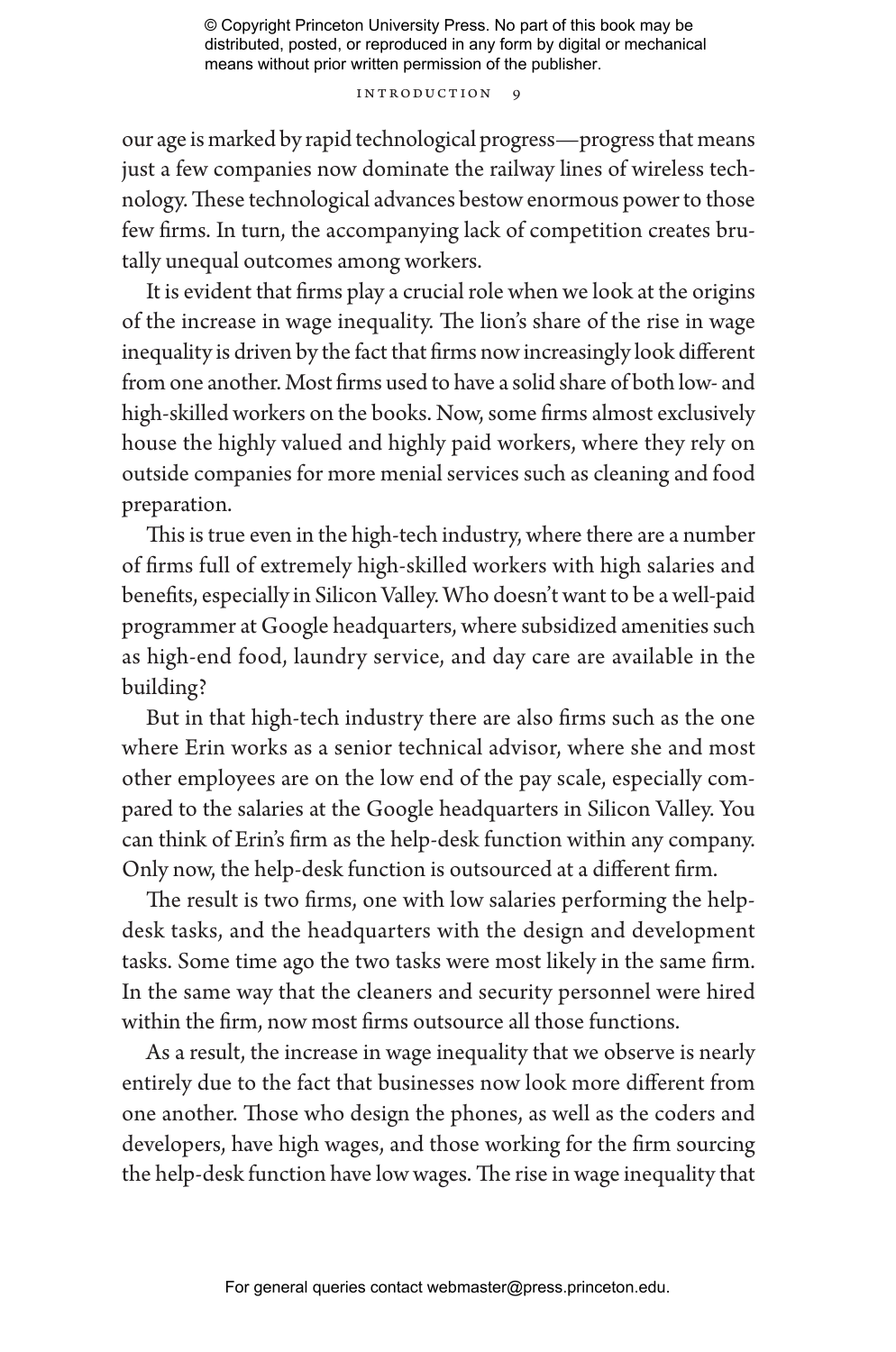#### 10 CHAPTER 1

we observe is mainly driven by the increase in inequality between firms, with some firms paying high wages to all their highly productive workers whose work is scalable and other firms paying low wages to their workers who perform menial services.

While inequality between firms has increased, there is little increase in inequality in wages within firms. The top 1 percent worker now earns on average twenty times more than the bottom 99 percent worker in the same firm, which is only slightly higher than what it was in 1980. Nonetheless, there has been a much sharper increase in wage inequality economy-wide, and more than two-thirds of that rise in wage inequality is due to the increase in inequality between firms.<sup>8</sup>

The implication of course is that firms look very different from each other: working at Google headquarters with one day per week to work on your own project is very different from Erin's environment with cubicles, low ceilings, and stained and curled-up wall-to-wall carpet. Until 1980 they might all have been located at the same site, neither as fancy as Google nor as basic as the tech support site. And if the sites where people work are different, so are the wages. The gap between companies and the wages that they are paying has grown since 1980. The rise in economy-wide wage inequality is driven by this gap between companies.

The higher earnings of a minority of workers are not enough to offset lower earnings for the majority, the common workers. Even if we consider the salaries of all workers, including those in high-paying jobs and the superstars, the amount the economy spends on labor has decreased steadily since 1980. The labor share, the total expenditure on wages as a share of production in the economy, has historically been around two-thirds, or 65 percent. The remaining one-third is expenditure on capital and profits. Today the labor share is below 58 percent.<sup>9</sup> A decline of seven percentage points—or 10 percent—may seem tiny, but that includes the salaries of all those top earners, not just the low-paid workers. It means that work in total takes a 10 percent smaller share of the pie.

This is a huge decline, and it is unprecedented. It is even more surprising if we add that the capital share has declined. Firms also spend a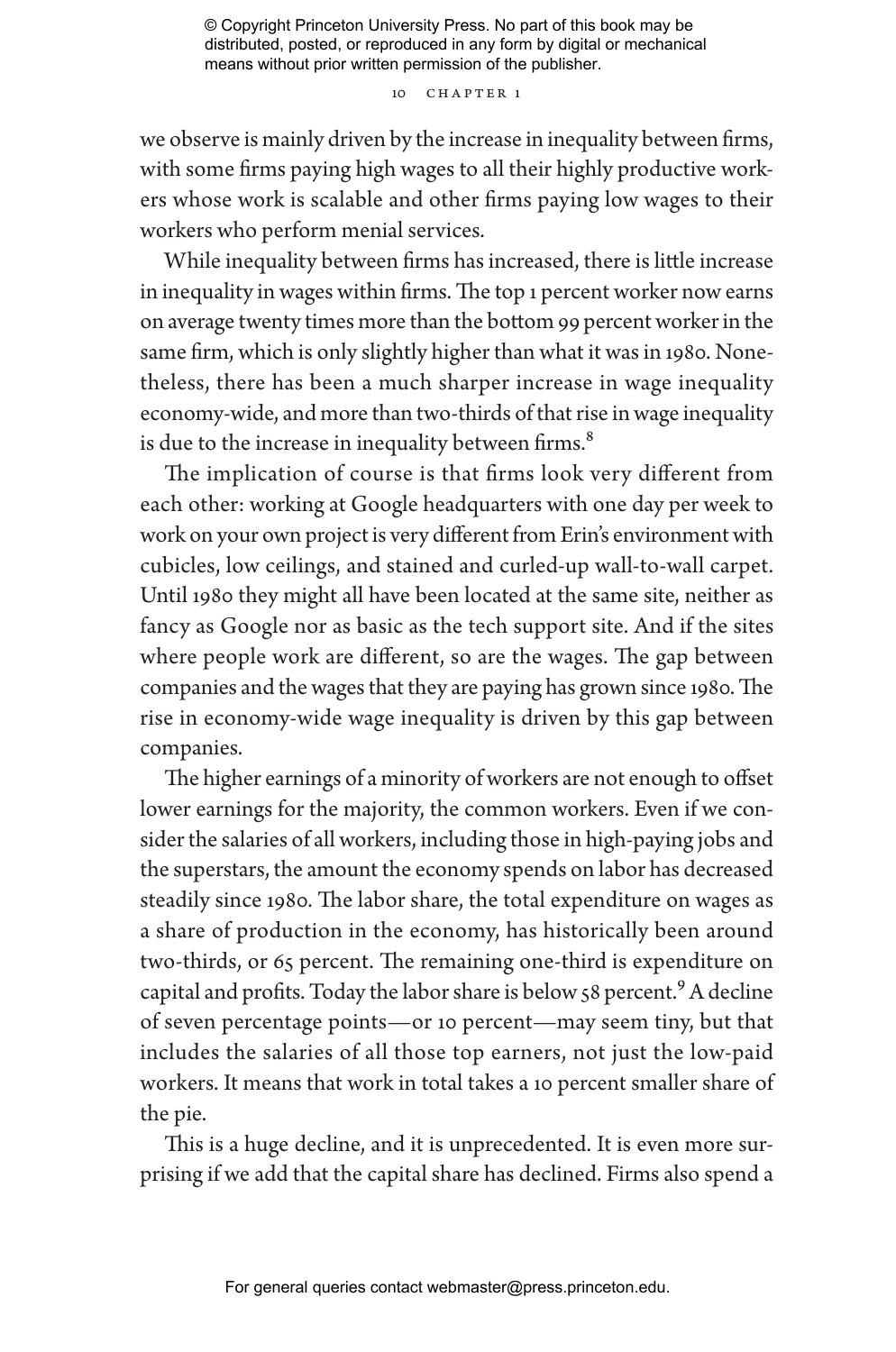#### INTRODUCTION 11

smaller share investing in capital. What has happened since 1980 is that the profits have risen sharply economy-wide.

This is evidence that large firms dominate the market of the goods they sell. This is a fundamental change in the economy that reduces the compensation workers receive for their labor, while those owning the firms—including all of us who own pension funds that invest in those firms—are doing better.

However, the decline in the labor share is not simply the redistribution from those who work to those who own capital, with some winners and some losers. In this book I will argue that what is happening in the economy is to the detriment of all, except for a few capital owners. The big loser is work, but the economy as a whole, including most of the owners of capital, is worse off, too.

## The Gold Watch Myth

Wage stagnation and the rise in wage inequality are not the only developments in the market for work. Since 1980, other long-term trends are profoundly transforming work. In this book I offer a bird's-eye view of the state of work in modern times. Some of the facts about work are well known and others are less so, or even counterintuitive.

There are several myths about the economics of work. Relying on data and research, I will attempt to debunk these myths. One is the Gold Watch myth. Most people believe that the generations of our parents and grandparents had jobs that were safer and lasted longer. A job used to be something you could count on for your entire professional life. As a youngster you would start work at a corporation or the local factory and you would gradually get promoted until the day you retired, when you received your gold watch in appreciation and a handshake from the boss.

This Gold Watch moment is a myth because jobs today on average last substantially longer than they used to. It may not fit our view of what is happening in the economy, but the data tells us that the duration of jobs has become longer. On average, jobs today last one year longer than in the 1980s. $^{10}$  This is a huge change.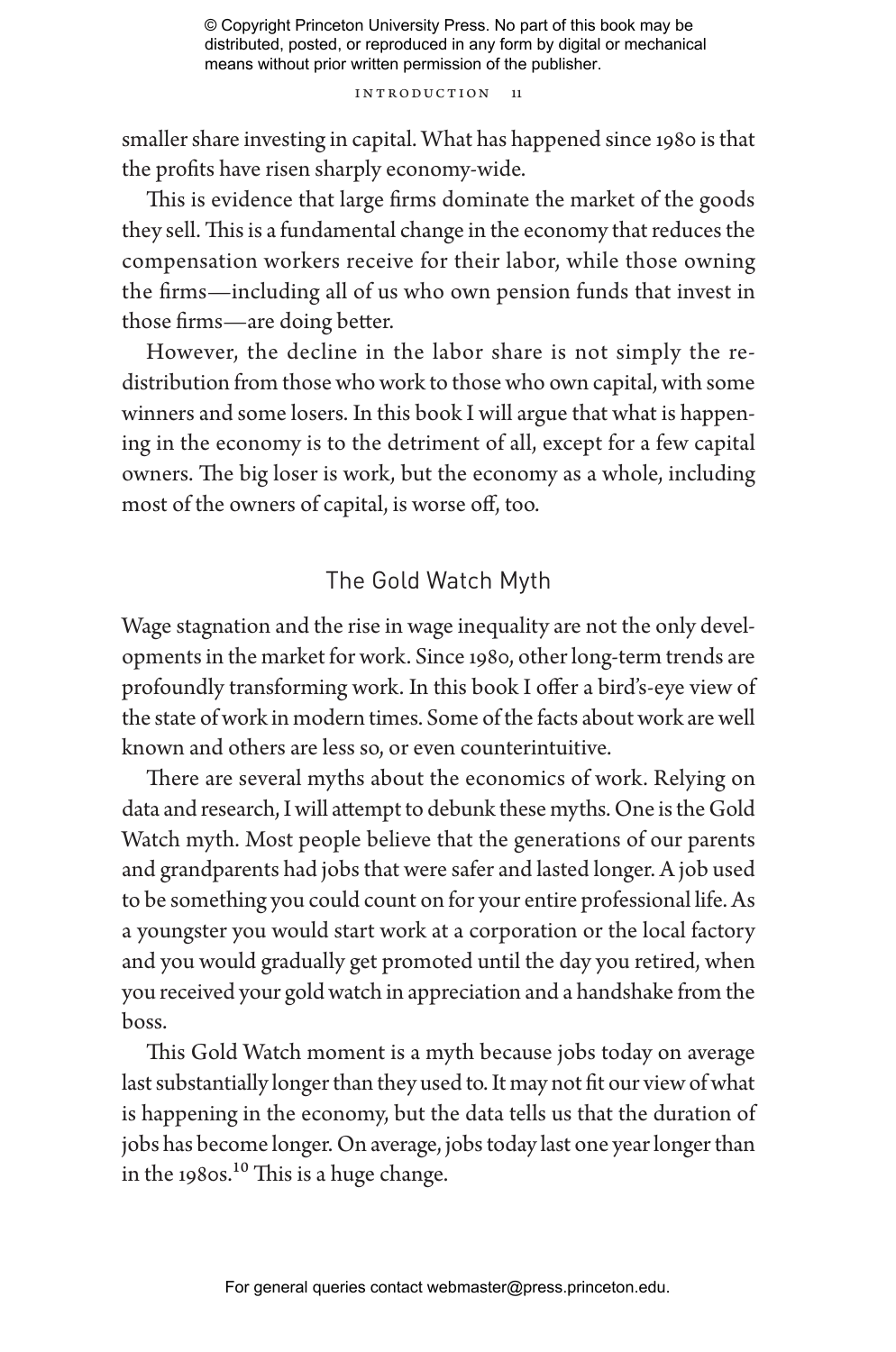#### 12 CHAPTER 1

If job duration is longer, it necessarily means that people switch jobs less frequently. It is like children going to the local fair. If the horse carrousel rides are longer, then they switch less frequently to a different attraction. Job duration and the frequency of job switching are therefore inversely related. When we look at the data, we find that the decrease in job switching is striking. The likelihood of switching a job in a given month is 31 percent lower than what it was in 1994, the first year the data was collected.11 This decline in the dynamism of the labor market is massive. And if workers switch jobs less often, then we naturally see a decline in the adjustment of the workforce. In other words, there is a decline in business dynamism.

Another way of examining this labor market dynamism is to look into migration rates between cities. Since most people who relocate from one city to another do so because of a job change, the data naturally also shows a substantial decrease in the migration rates within the country. Migration rates have decreased by about half. Whereas thirty years ago the fraction of the population that migrated between states in a given month was 3 percent, now it is 1.5 percent.<sup>12</sup>

This large decline in the dynamism of the labor market is a cause for concern. I will argue that despite the desirability of job security, the slowdown in job switches is harmful. It hampers social mobility, as workers get promoted at a lower rate and they climb up the job ladder at a slower pace, which affects some workers much more than others, in particular the young and new graduates. It now takes the young longer before they can find a job, which hurts them and the economy because they lose out on the largest growth in their productivity.

The absence of job prospects when young is also the reason why many people in European countries live with their parents until their mid-thirties, and why they marry and have children late or not at all.

With low labor market dynamism, older workers who happen to lose their jobs at or after the age of fifty are doomed because it is much harder to find a new job. A telling example is that of the Danish labor market. Until the 1990s, workers in Denmark experienced low labor market dynamism and hence long unemployment durations comparable to workers in Mediterranean countries today. The Danish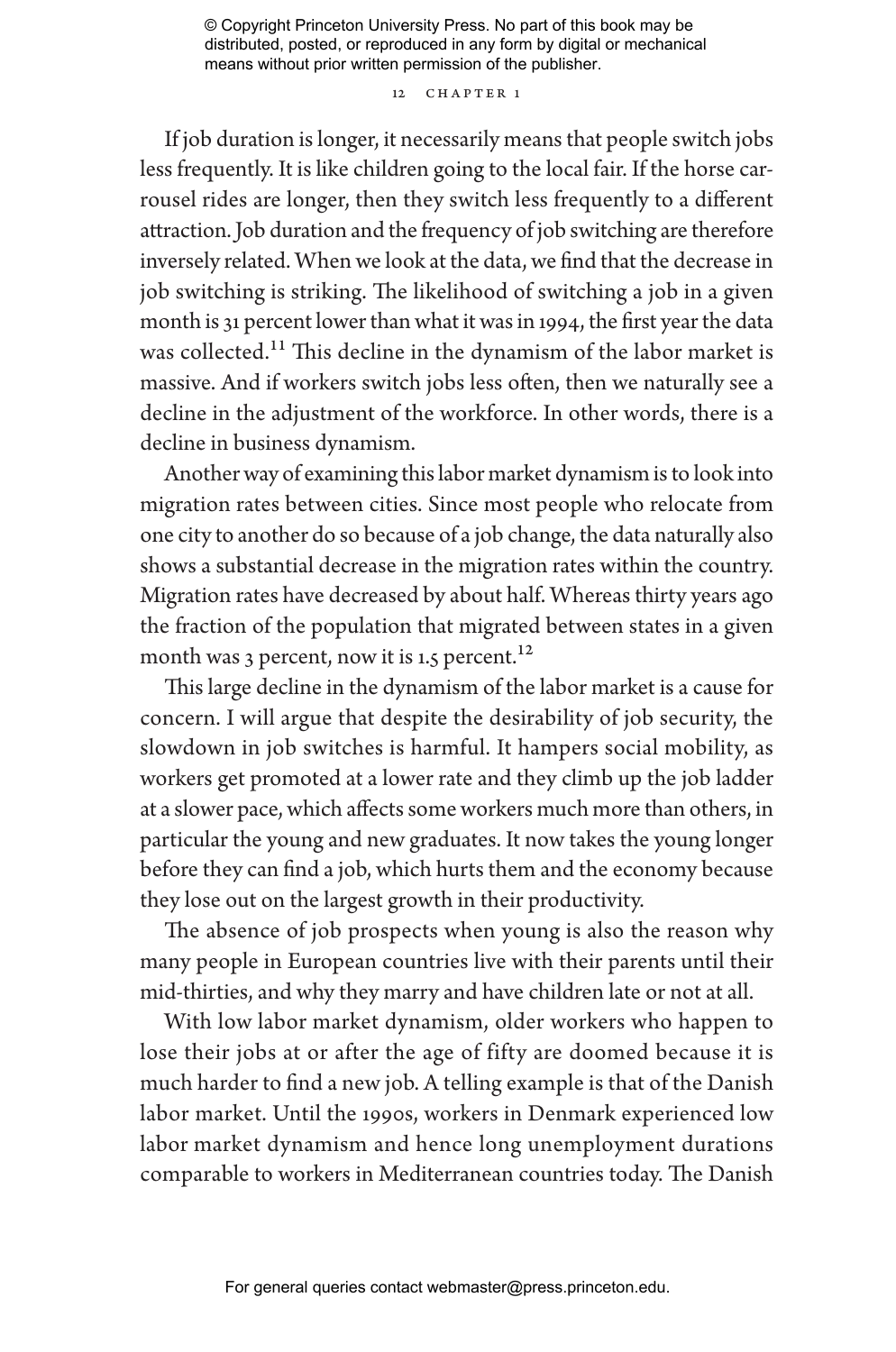#### INTRODUCTION 13

government introduced policies that would do away with the rigidity of job security precisely to make job finding more fluid. Now both old and young Danish workers can find jobs more quickly, and that compensates for their lack of job security because there are no doomsday scenarios for those above age fifty (this is discussed in greater detail in chapter 11).

Every new job originates at a firm that expands, and whether a firm expands is driven by innovation. Young firms create disproportionately more jobs than older and more established firms do.<sup>13</sup> One of the most striking facts is that currently there are fewer new startup firms than there were four decades ago.

If at a cocktail party you insist that startups are down, you risk not being taken seriously. Surely, with fast technological change and the new, fast-growing firms out of Silicon Valley, there are more startups than ever, people argue. And yes, some are startups like pets.com that never live up to their promise, but at least they try and they innovate. But this is not what the data tells us.

Across the economy in all sectors, such as retail, manufacturing, transportation, energy, banking, and so on, about half as many new businesses are started every year compared to forty years ago.<sup>14</sup> The decline in startups is true even in the tech sector!<sup>15</sup> After all, who will enter to compete with Google or Facebook? It may have come as a surprise, but the startup boom is a myth.

## Modern Times Then

All these ailments that affect the current state of work—lower wages for the common worker, rising wage inequality, a declining labor share, declining labor dynamism and mobility, declining startups—are new since 1980. The main aim of this book is to go on a quest to discover why work has lost its luster.

Undoubtedly, the past forty years has been a period of remarkable technological change, globalization, and changing demographics. These profound changes are the first candidates to explain this evolution and development. And technology deserves particular attention. But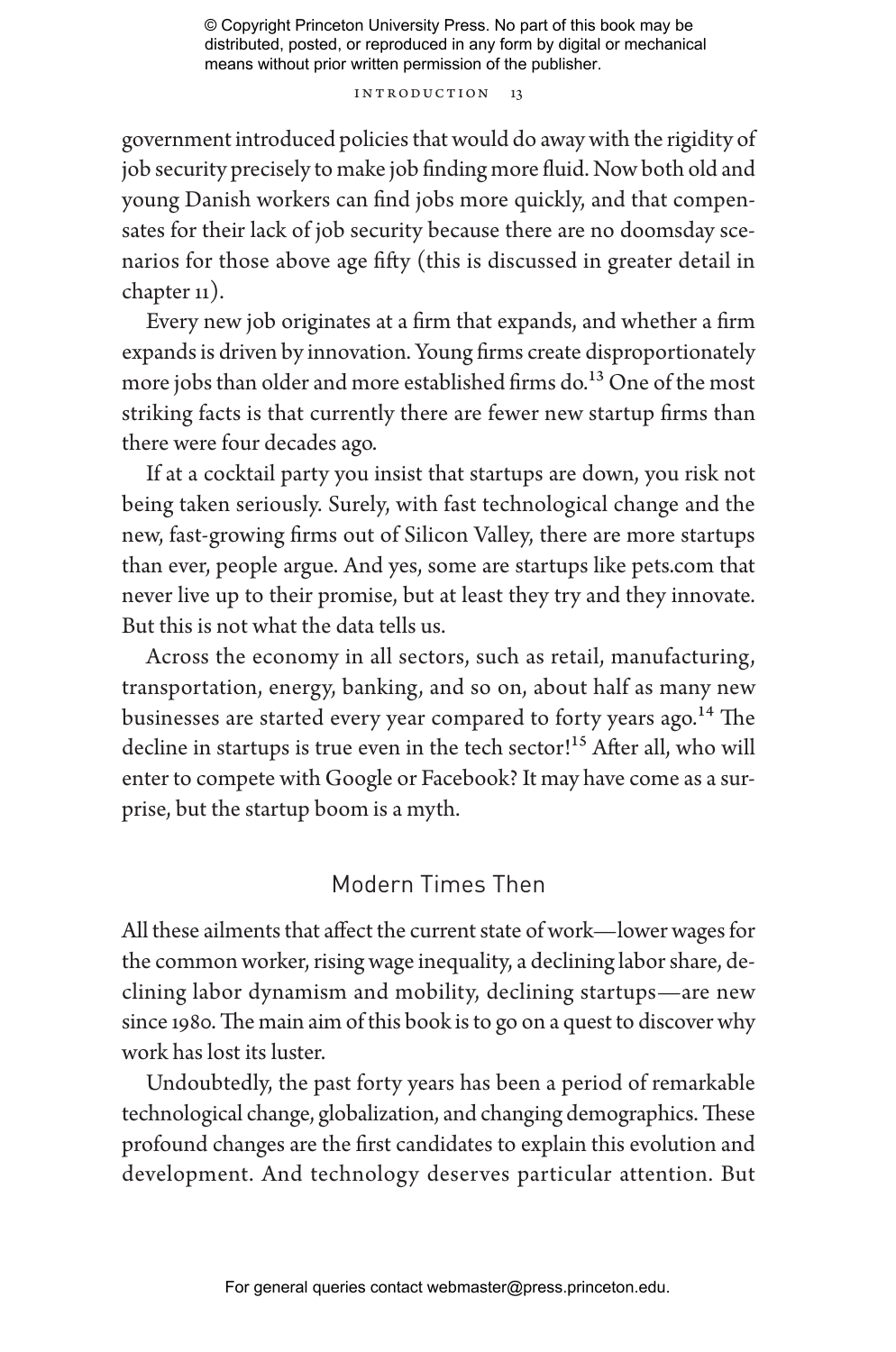#### 14 CHAPTER 1

technology is not the villain in this murder mystery. Rather, it resembles Javier Pereira in the series *Good Behavior* (2016–2017), where all are bad and he is the least bad. More importantly, when you watch the series, you tend to sympathize with him. It is the same with technological change: many of the ailments that we observe in the data about work originate in technology. And while technological change is very often the cause, it is also the solution.

To find the real villain we need to take a detour, because even if what is going on with work in the past forty years is remarkable, it is not unique in history. The current state of work is not all that different from a hundred years ago, so our detour takes us to the original "modern times."

In the full onslaught of the Great Depression, Charlie Chaplin's silent film *Modern Times* tells the story of a factory worker whose labor is dehumanized—where the meaning of his work is equated to that of a cog, a screw, or a coil. In conjunction with the repetitiveness of his actions, he fights in frustration against the effect of the machine and the assembly line from the Industrial Age. For the last time Chaplin plays his favorite character, the Little Tramp, who first appeared on screen in 1914 and made him a familiar and popular persona around the world.

Poor and destitute, well-mannered and educated, and with a heart of gold, the Tramp is from a lost generation that is doing worse than their parents. Whenever he can, he dresses up elegantly with a white collar, a hat, and a three-piece suit. Even if he only has one pea to eat, he serves the meal on white linen.

He is poor because as a middle-class worker, he has been dealt a bad hand. He has received some education and is well prepared for doing any job, but the only jobs he can get are those on the assembly line where it is hard work for little pay, and where his middle-class background and education is not valued. Work conditions are harsh, the pay is low, and the work is dehumanizing. By the time Chaplin makes *Modern Times*, his focus is on the origins of why work is so miserable.

*Modern Times* premiered in February 1936 at the Rivoli Theatre in New York City. The movie was not an immediate box-office success in the United States, but it had a big impact in Europe, both popularly and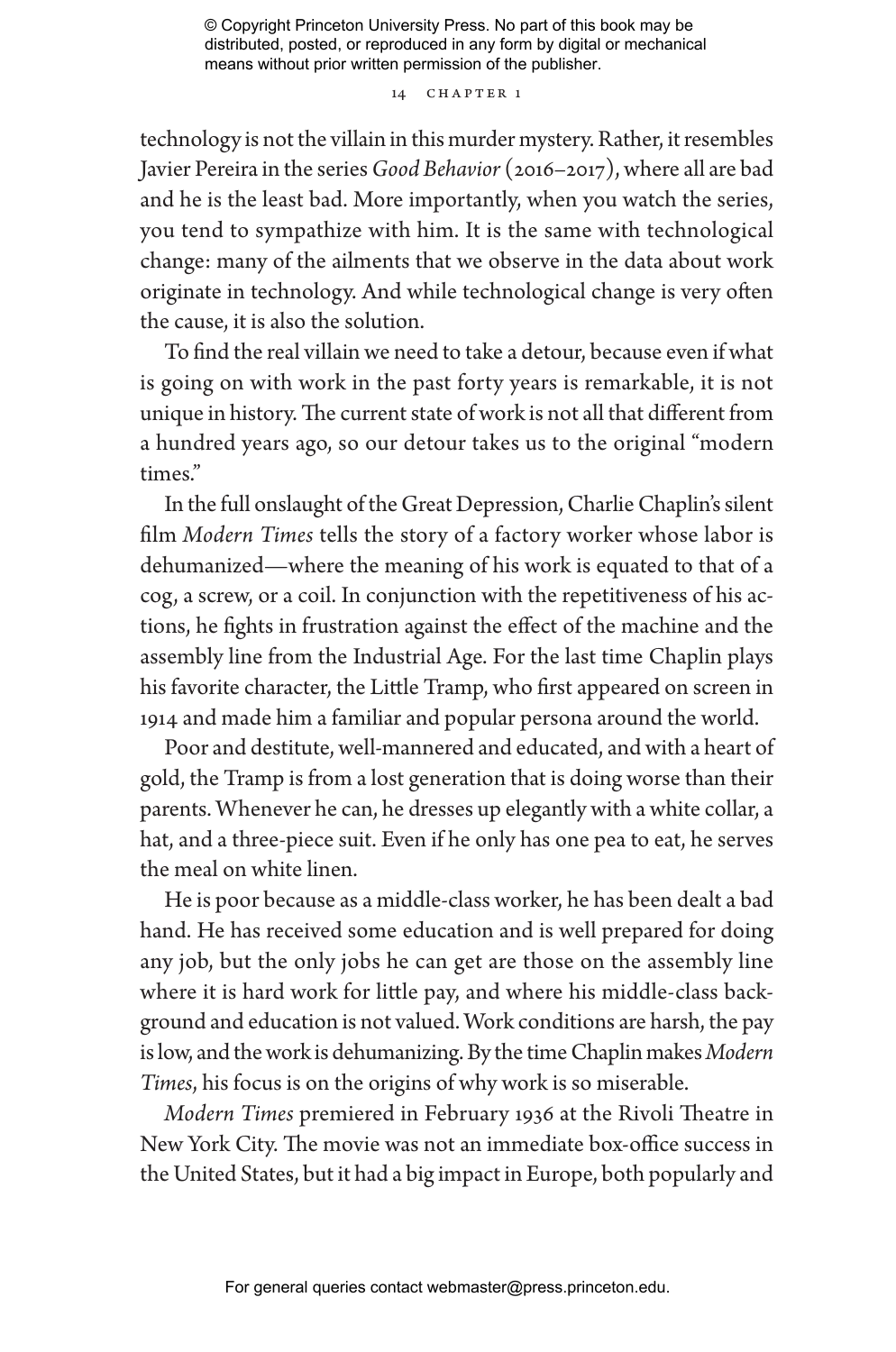#### INTRODUCTION 15

with intellectuals. Jean-Paul Sartre and Simone de Beauvoir used the title of the movie to name their French existentialist literary magazine (*Les Temps modernes*), which was published from 1945 to 2019. The images the movie portrayed had a lasting legacy. The idea of Big Brother screens controlling the workers made it into George Orwell's novel *1984*, which was not published until 1949, and the assembly line scene has been an inspiration for many other comedy features.

When the movie was made, the economy was at the height of the Great Depression.<sup>16</sup> It was the first global economic recession after the first truly global conflict, World War I. The global conflict and economic downturn came on the heels of of the first global economic epoch, which had seen unprecedented expansion of industrial production, technological innovation, and an enormously dense network of international trade routes.

The Second Industrial Revolution, between 1870 and World War I, saw an explosion of inventions in manufacturing in the use of machine tools and steel production, as well as in the spread of electrification, the use of petroleum, and the development of new materials and chemicals. Those technological developments in manufacturing gradually led to a large increase in mobility and communication—a massive expansion of the railroad network around the world, the introduction and dissemination of the internal combustion engine, the development of the electric engine, the introduction of the manufacturing production line, and the use of new communication technology such as the telegraph, the telephone, and the radio.

While the groundwork for these developments was often laid decades earlier, in the first half of the nineteenth century, it was not until the availability of other technologies that large-scale production led to rapid economic development toward the turn of the twentieth century.

Trade and mobility of goods, people, and ideas contributed to the spread of technology and growth. Both nationally and internationally, the interdependence of economic flows and interests was greater than ever. International trade before World War I, with 30 percent of output, was at its highest level ever following rapid growth during the preceding decades.17 Then, following World War I and the Great Depression in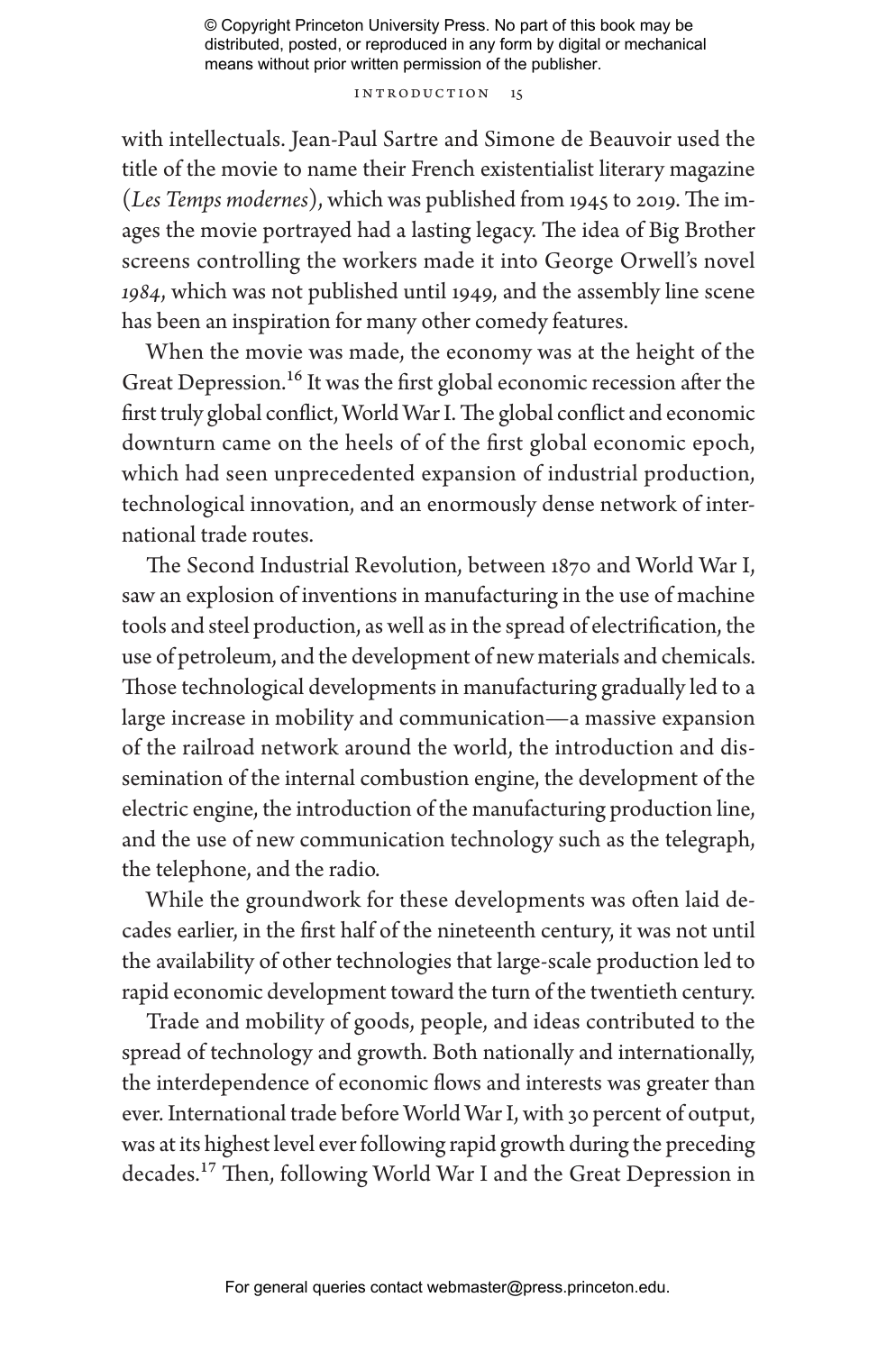#### 16 chapter 1

the 1930s, trade dropped back to 10 percent and would not reach 30 percent of gross domestic product until more than half a century later, in the mid-1970s.

In conjunction with rapid economic growth and progress, the rise of technological change also allowed firms to organize in ways that enabled them to exert more market power. Firms that opened up new markets not only were the first to enter new markets, but the technology also allowed them to build on the first-mover advantage to maintain market dominance.

Lack of entry of firms competing away those profits was due either to the technological aspects (huge entry costs for railroads), to the implicit protection by government policies, to the lack of enforcement of antitrust, or to explicit collusion. The individuals behind the business empires that they managed to build were often accused of unscrupulous and amoral tactics, lending the name "robber barons" to those entrepreneurial heavyweights such as Andrew W. Mellon, J. P. Morgan, Andrew Carnegie, Charles M. Schwab, Leland Stanford, Russell Sage, Cornelius Vanderbilt, and John D. Rockefeller.

While some have argued that the robber barons were captains of industry who created economic progress, many historians view them in a negative light, as obstructionists who plundered and cheated investors, customers, and the government. John D. Rockefeller's Standard Oil, for example, had been buying up many smaller firms to exert market power in an industry where competition would bring down profits; and J. P. Morgan reorganized and consolidated competing railroad companies along the US East Coast and in the Midwest, where he created the controversial Northern Securities Company, which had a virtual monopoly around Chicago.

A by-product of that period of enormous wealth accumulation in the hands of a few companies and individuals has left us with a long-lasting legacy of philanthropy, much of it to the benefit of universities and research institutions that got their names from those wealthy families, such as Stanford, Carnegie-Mellon, Duke, and Vanderbilt Universities and the Russell Sage Foundation. Andrew Carnegie gave away 90 percent of his wealth, much like the Giving Pledge campaign launched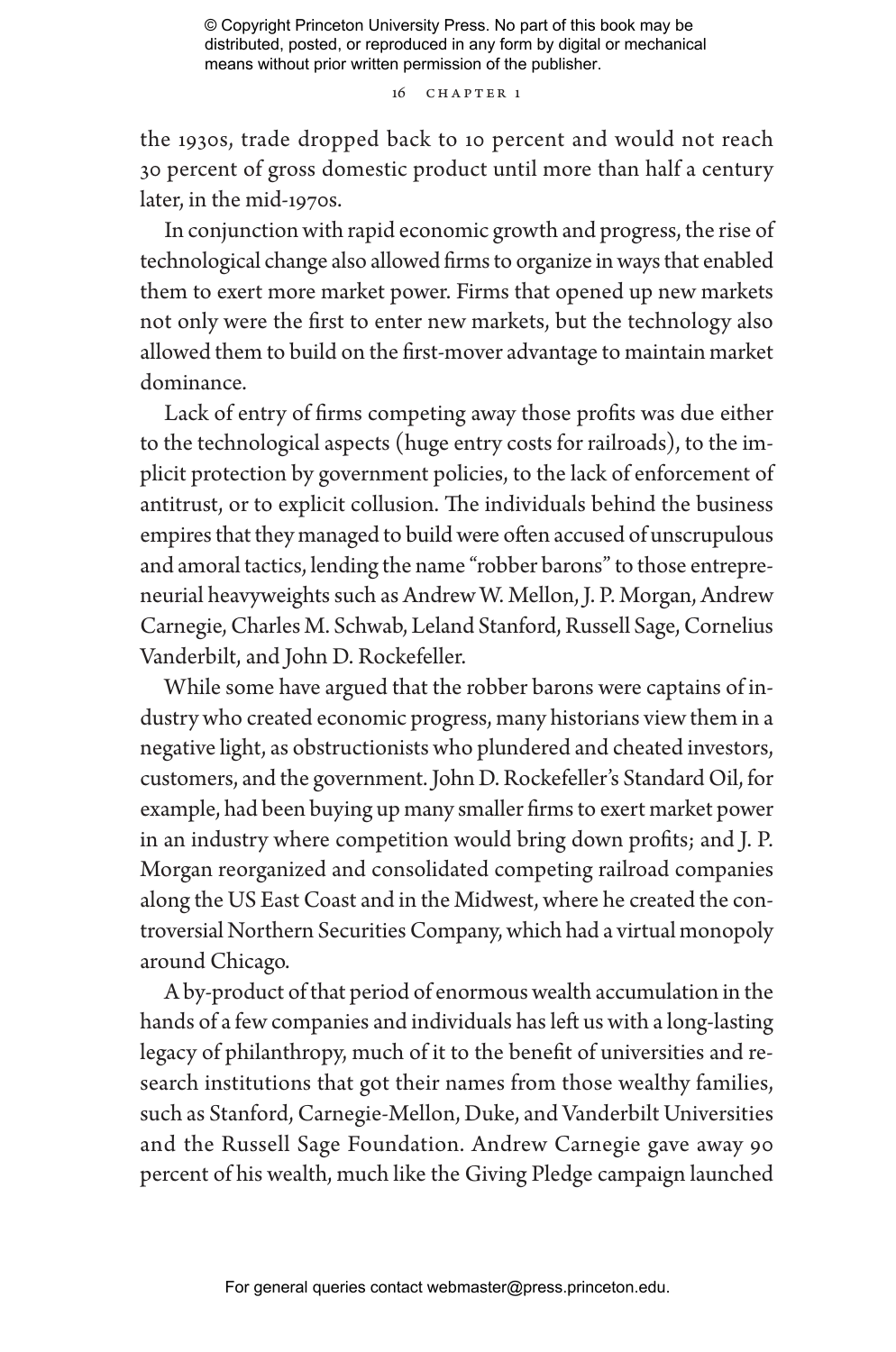#### INTRODUCTION 17

by Bill Gates and Warren Buffett, inspiring contemporary billionaires to give away at least half their wealth.

Interestingly, a nonnegligible share of last century's wealth accumulated in the hands of a few gigantic corporations has ended up in the richest foundations that fund social intervention as well as research into social issues. Cynically, those causes are often related, directly or indirectly, to putting right the wrongs of the moneymaking activities of the founders of the foundations.

Massive wealth also made for amazing architecture. Impressive buildings like Grand Central Station or the offices of General Motors in New York would probably not have been built if Vanderbilt or Ford had very thin margins.<sup>18</sup> This was not exclusive to the United States. Major architectural achievements at the turn of the century would not have been built without philanthropy of the rich: the Eiffel Tower in Paris, the art nouveau buildings by Horta in Brussels, and the modernist buildings by Gaudí in Barcelona.

The wealth accumulation and the economic growth that technological progress brought looked extremely good on paper. The extreme global interconnectedness of the economic activity even led people to believe that finally the world had reached a point where there was no way back: the economic prosperity was there to stay. Recall, this is the period in which international travel across most advanced countries was unrestricted and no passports were needed.<sup>19</sup>

In 1910 Norman Angell published *The Great Illusion*, arguing that the economies of different countries were so interdependent through trade flows and credit that the economic losses of this economic independence would be too great to ever curtail it, and no nation would have any incentive to wage war. Even if a country conquered another and seized its property, the need to maintain the conquered population would require the occupying country to grant property rights, as well as to incur the cost of occupation.<sup>20</sup> It is the ultimate view of capitalism: capital, human or physical, in a modern open economy does not see borders or respond to nationalities or countries.

Of course, Angell's thesis was itself a great illusion and proven wrong only four years after publication with the onset of World War I. In the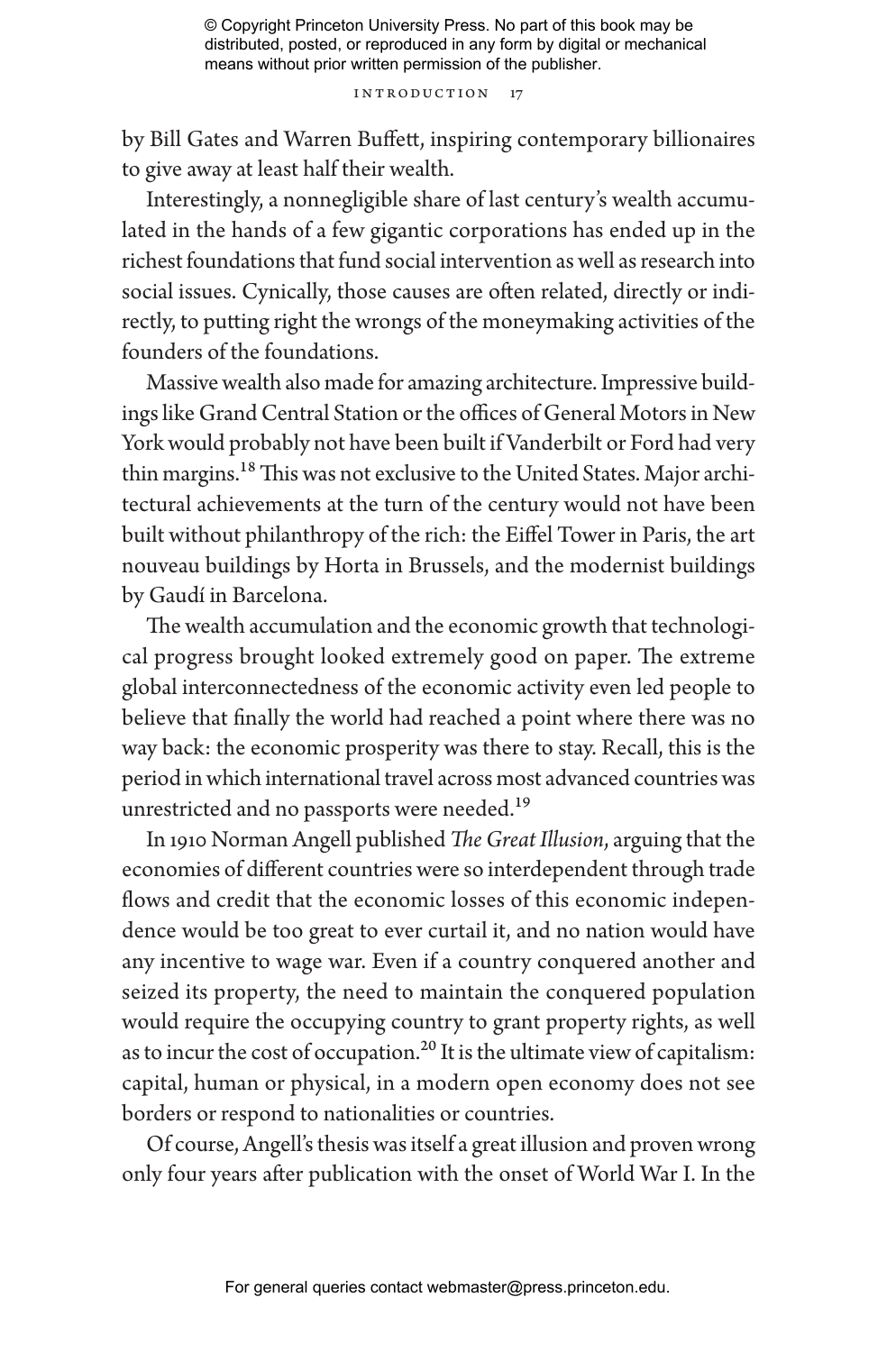#### 18 CHAPTER 1

ensuing years he reformulated his thesis, saying that given economic development and interconnectedness, war was not impossible but pointless and economically irrational. Underneath this unbridled optimism reflecting unprecedented average economic growth and average wealth accumulation, however, was the entirely skewed distribution of those gains.

Chaplin's *Modern Times* illustrates that those gains were not equally spread and that the vast majority of the working population was worse off despite the progress. Even Angell's refurbished view did not take into consideration the fact that for the economic system the gains must be distributed sufficiently evenly, or else the majority of the population has nothing to lose if the whole progress machine is destroyed.

## Modern Times Now

The central tenet of the profit paradox is that rapid technological change creates enormous potential for economic and social progress. Innovating firms improve efficiency and the lives of citizens. At the same time, the new technology lets firms build up market power and dominance that is detrimental for work.

The profit paradox, and its development since 1980, has a lot in common with how it developed over a century ago. Modern times now are not unlike Chaplin's *Modern Times*. A well-trained, educated worker like Erin who works as a senior technical advisor in IT earns strikingly low wages, while her parent company reports enormous profits and reaches an unprecedented stock market valuation.

Just like the development of electricity, the telegraph, and the combustion engine in the eighteenth century, technological development after World War II gave rise to computers, the internet, and mobile communication. Half a century after those individual discoveries, the democratization and the resulting scale of the operations at the turn of the twenty-first century led to the widespread adoption of mobile phones and the transformation of many sectors, retail not the least. This huge technological disruption has not only brought progress, but it has also created the possibility for first movers to develop market power and to stifle competition.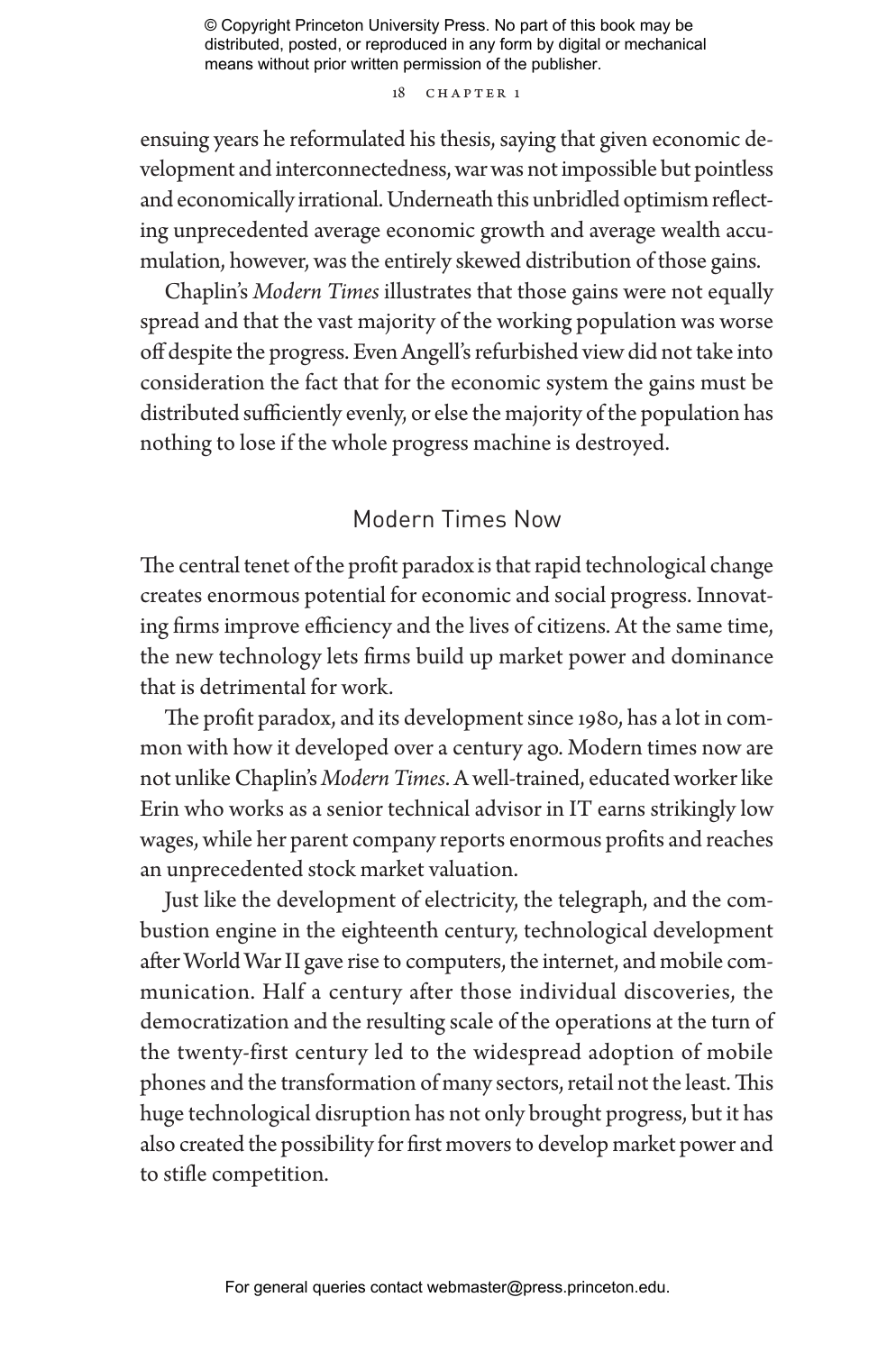#### INTRODUCTION 19

The highway of digital communication today is the equivalent of the railways of the early twentieth century. Just like J. P. Morgan created market power by consolidating competing operators and raising prices, in current times Mark Zuckerberg has consolidated the large social media platforms Facebook, Instagram, and WhatsApp.

That market power has brought enormous profits and has created huge wealth. In fifty years our grandchildren and great-grandchildren are likely to apply for grants from a Zuckerberg Fund, if it exists, or the Bezos Family Foundation, and buildings and museums with those family or company names will be on the list of landmarks, just like the Guggenheim Museum today.

Most of today's bankers, hedge fund owners, entrepreneurs, and Silicon Valley billionaires still do not have bad reputations, at least for now. Let us hope that the economic impact of today's market power is less acute than it was a century ago.

Even the robber baron's market power in the Gilded Age was a decaffeinated version of full monopoly power that the Crown granted to the Dutch East India Company in the seventeenth century.<sup>21</sup> However, there is no doubt a parallel that market power by firms in the output market has far-reaching implications for work today, as it did over a century ago.

The point of this book is to document that the evolution of work we have seen in the past forty years is the result of a rise in market power, and that the causes and implications bear a remarkable resemblance to what happened in Chaplin's *Modern Times*.

I am taking the liberty to describe current times as "modern" because in economic terms, our times resemble that period usually identified as modern—the turn of the twentieth century. It is a similar socioeconomic epoch with fast technological progress, with globalization and economic interdependence, and with substantial disparities in how the economic gains from this progress are distributed.

Interestingly enough, there is a double meaning to the word "modern." More colloquially, with *modo* (meaning "just now") as its root, "modern" stands for something current, or an event in the not-toodistant past. For example, modern batteries now give electric cars a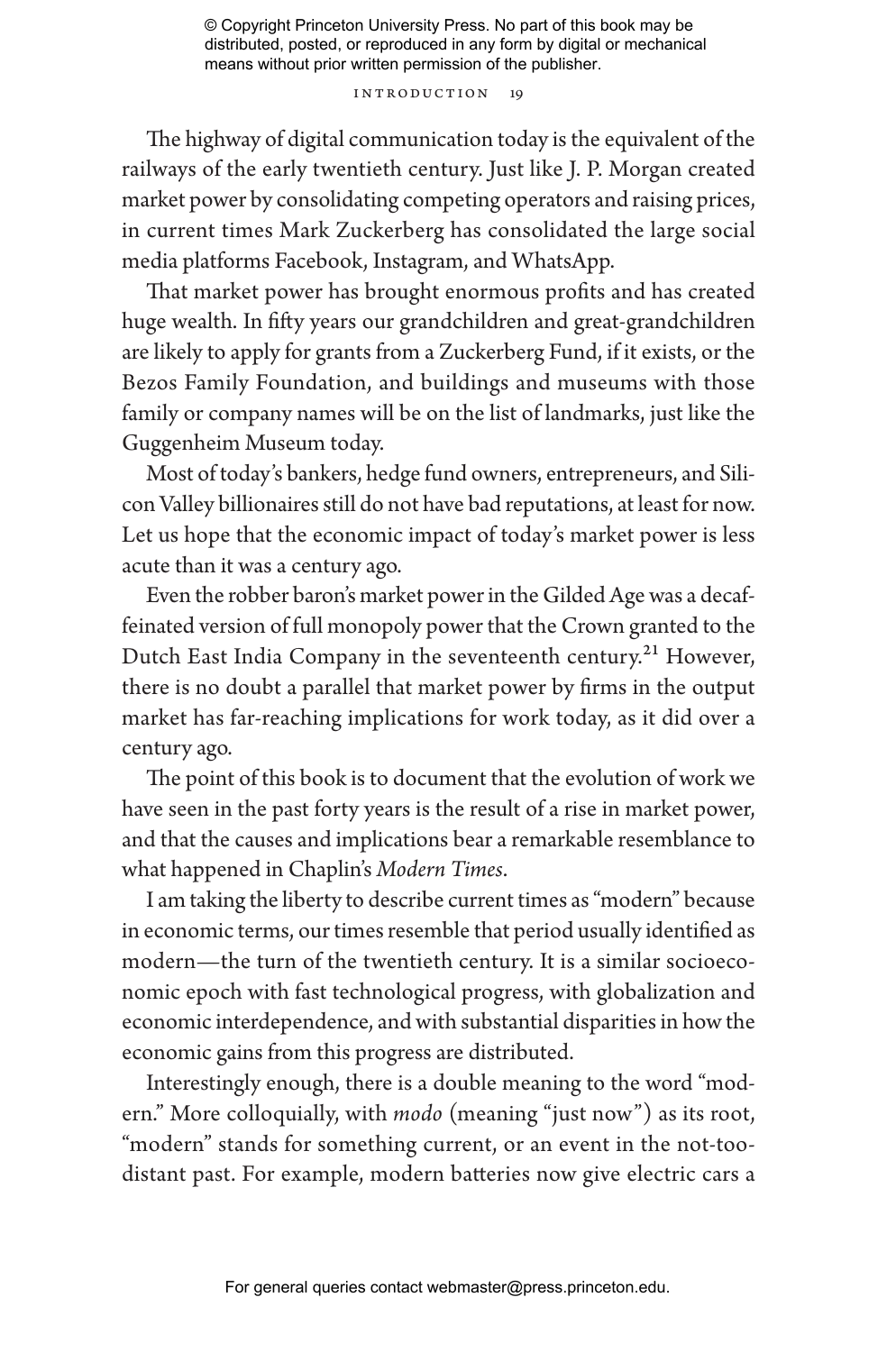#### 20 CHAPTER 1

range of up to 350 miles. The terms "modern" and "contemporary" are synonyms in vernacular English. At the same time, it indicates a particular epoch.

The focus of the book is on documenting all aspects of work and how they have evolved in the past four decades. I will report the facts and what we know, as well as how things have changed and are in the process of changing. In addition to the facts, we have a wealth of economic research that analyzes and interprets the facts from current times. This allows us to search for the causes.

What follows is a quest for what is the cause of the current state of work, based on the facts and economic research. But this book is also inspired by Studs Terkel's book *Working* (1974), which recounts what ordinary (and not-so-ordinary) people do all day. Throughout the book I will accompany my quest for the facts and statistics with the stories of individuals like Erin that are related to work. While there is a sharp scientific contrast between the large number of observations with statistical significance and the singular experience of an individual worker, I cannot state it more lucidly than Stefan Zweig that both are valuable: "It is not the cold fact which has meaning, but rather the human and emotional element contained within it."<sup>22</sup>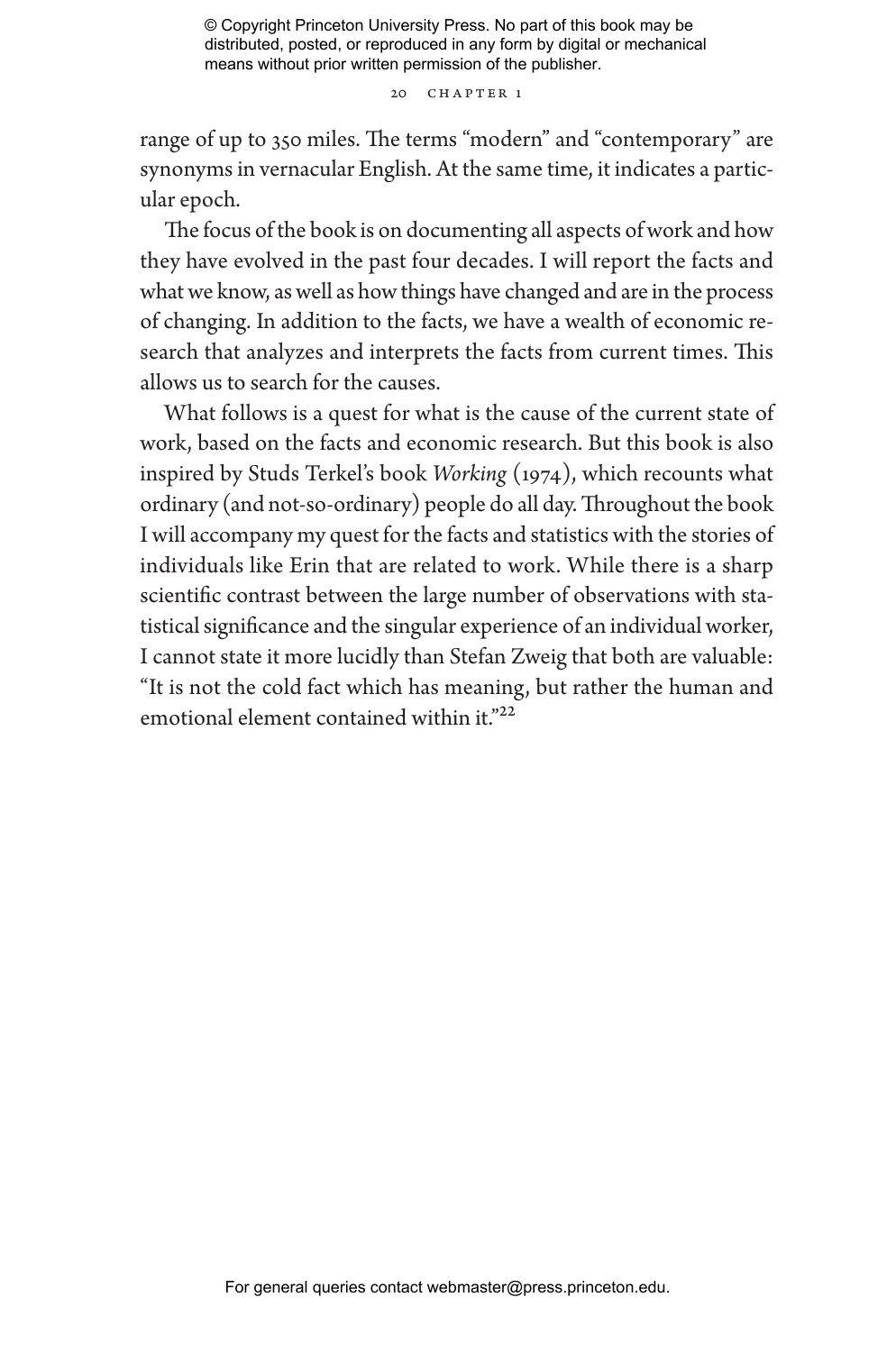## INDEX

*Note*: Page numbers in *italics* indicate figures and tables.

AB InBev: corporate history and dominance, 37–41, 60, 78, 262, 267, 271; headquarters, 32, 38

academia: data sharing in, 258; economic theory in, 167–168, 246, 247, 248–249, 252; philanthropy for, 117, 118, 120–121; super- and mini-star phenomenon in, 115–118, 121–126, 141

- acquisitions and mergers: antitrust review of, 244–245, 250–251, 260, 261, 262, 264, 268–269, 270, 272; killer acquisitions, 39, 194, 264; market power via, 36–37, 40, 41, 60, 78, 94, 250–251, 262, 263–264; slowing or halting of, 261, 262–264
- addictions, 64–65, 118–119, 159, 160 advertising. *See* marketing and advertising agglomeration benefits, 136–137, 138
- agricultural economies: in American history, 71, 155–156; horses in, 212,
	- 213–214; in world history, 179, 183, 190–191
- airline industry: concentration in, and market power, 40, 164, 185; innovations and discounts in, 180–181, 185; price transparency in, 210, 274; safety regulation of, 235–237

algorithms. *See* artificial intelligence and machine learning

Amazon: distribution by, 45, 46; leaders, 177; market power of, 42–43, 46, 60–61, 166–167, 228, 247; pricing and profit of, 46, 60–61,

166–167; robotic labor of, 141–142, 264; supplier relations of, 52, 89, 264 American Medical Association, 91–92, 247–248 antitrust policy: challenges of, 243–245,

248–249, 250–251, 252; enforcement laxity, 16, 185, 249–250, 260, 264, 270–271; improvement ideas and illustrations, 260–271, 271–274; killer acquisitions and, 39, 264; laws and oversight, 46, 244–245, 248–251, 252, 260, 262, 264, 265, 268–274; literature on, 243, 249–250; of railroads, 59; sabotage monopoly practices, 60; schools of thought on, 236, 245–252, 253. *See also* monopolies

- antitrust suits, 270–271; on patents, 240–241, 259; on social media services, 263; on web browsers, 265, 266–267, 269–270
- Apple: iPhone, and costs, 66–67, 243; products' operability, 265; profit ratios at, 34–35; stores, 109

Arnold, Thurman, 252

- artificial intelligence and machine learning: algorithms and applications of, 51, 206–207, 209–210, 210–211, 255–256; market power and, 52, 207–215, 257, 259–260; skilled workers and earnings in, 104; translation tools of, 51, 205–206; web page ranking by, 210–211 athletes' pay, 87, 104–105, 107, 108
- AT&T, 245, 248, 249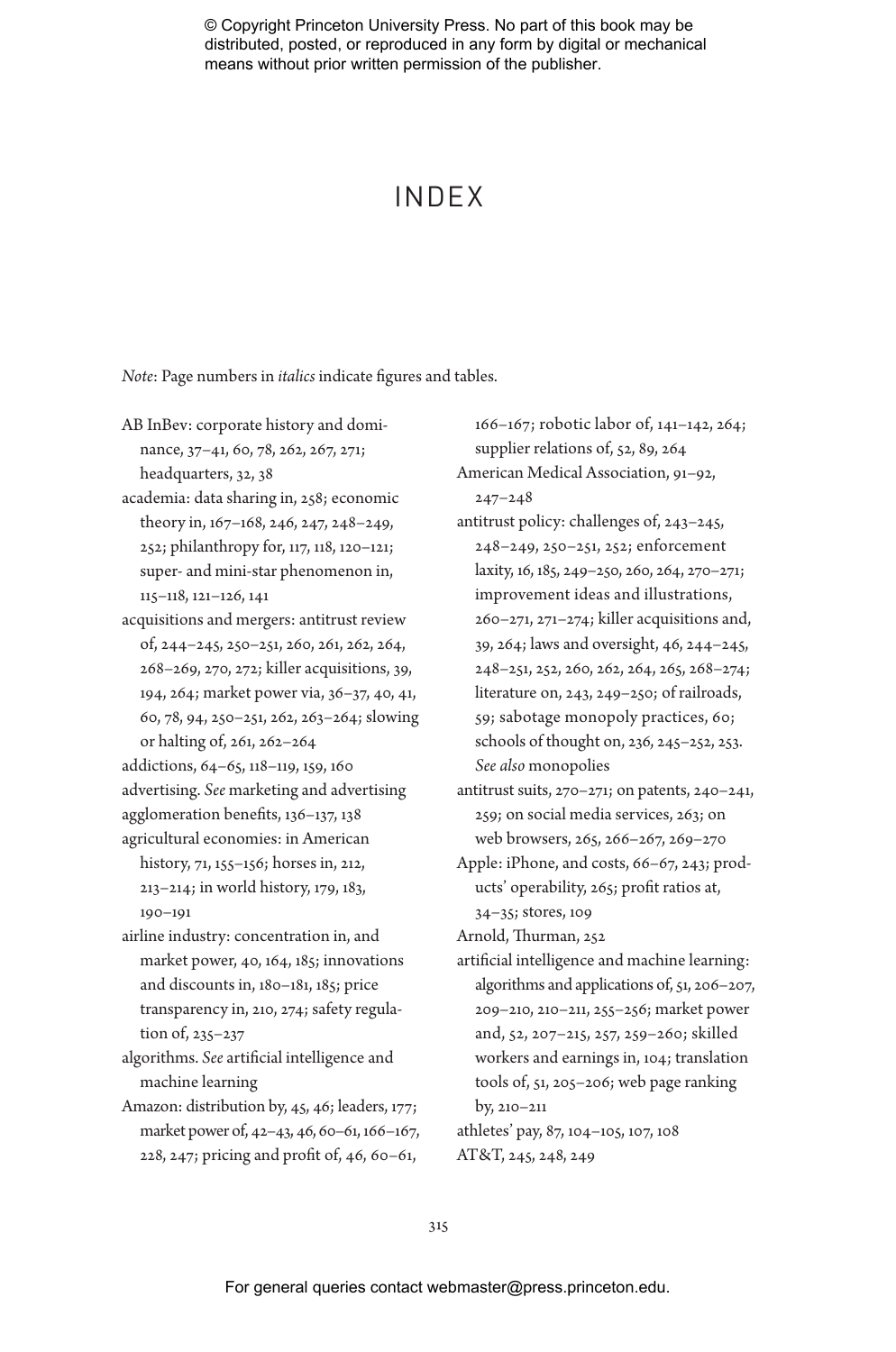#### 316 index

- automation: of labor and workers, 14, 180, 181, 183; low-skilled work and wage effects, 123, 140, 179, 180, 182, 214; productivity and market power from, 141–142, 180; resistance to, 175, 179–180, 181, 182; robot labor described, 141–142, 183, 264 automotive industry: market power in, 38;
- patents in, 242; self-driving cars, 51–52, 209, 255–256, 258–259
- baby boom generation, 157–158, 160 barriers to market entry: firms' creation for others, 25, 54–55, 166–167, 185, 208, 240–241, 257, 259–260; vs. free, 191–195; lowering of, 242, 255; of most challenging sectors, 18–19, 27, 43, 44, 59, 257, 266
- bartering, 63, 189
- Berge, Wendell, 243
- beverage industry, market power, 35–41, 78–79, 267
- biases: algorithm corrections for, 206–207; in data collection, 226–228; from grievances, 159; human behavioral, 62–63, 64–65, 178, 272; technological, for labor, 122–123, 140–141, 214–215
- biotechnology firms, 32–33, 56–57, 66, 72
- birth rates, 157, 158
- Boeing, 235–237
- Bongo, 192–194
- Bork, Robert, 247, 249–250, 265
- Bowley, Arthur, 72
- boycotts, 202–203
- Brandeis, Louis, and Brandeisian school of thought, 245–247, 252, 261
- brands: discount, 109–110, 180–181; industry/ market choices for, 35–36, 37–38; internationalization of, 36–38, 47; marketing bolstering and effects, 50–51, 55, 58; modernization attempts of, 109–110
- business size: executive salary links to, 97–98, 99–101; and financial regulation, 273; and market power, 35, 101, 165, 246; pro–big business environment, 161–162, 164, 165

cable companies and contracts, 23–24, 238 capital costs: considering, with market power, 32–33, 76–77; elements of, 32, 76; human capital as, 55; intangible vs. tangible, 56, 58 capitalism, as economic system, 65–66, 123, 166, 171, 182, 234–235 capital share and investment, 76, 191; benefits of capital owners, 11, 191, 213; person-level examples of, 188; trends and rates of, 10–11, 71–72, 76, 77, 171–172 career life spans. *See* job changes and durations catalog and mail ordering, 45–46 causation vs. correlation, 221–222 central banks: function and systems of, 167–169, 170, 171, 268, 270; risk protections of, 190 CEO salaries. *See* executive wages and salaries charity. *See* philanthropic giving Chicago school, 245–252, 253 China, 134–135, 176–177, 178–179 Clayton Antitrust Act (1914), 46, 244, 250, 262, 265 clothing chains, 30, 47, 84–86, 109–110 "college premium," 121–126, 141 collusion: algorithmic, 209–210; price fixing as, 40–41 colonial systems, 238, 239 Comcast, 23–24, 238 common ownership, 39–40 commuting (labor), 148–149, 154 comparative advantage, 188 competition: common ownership vs., 39–40; decreased via firm dominance, 11, 18–19, 26–27, 31–32, 35, 37–39, 42–43, 45, 52, 54, 55–56, 75, 79, 158, 162, 166, 185, 202; decreased via technology, 8–9, 18, 31, 42, 43, 181–182, 208; driving technological innovation, 24–25, 180–181; federal authorities for, 260–261, 264, 268–269,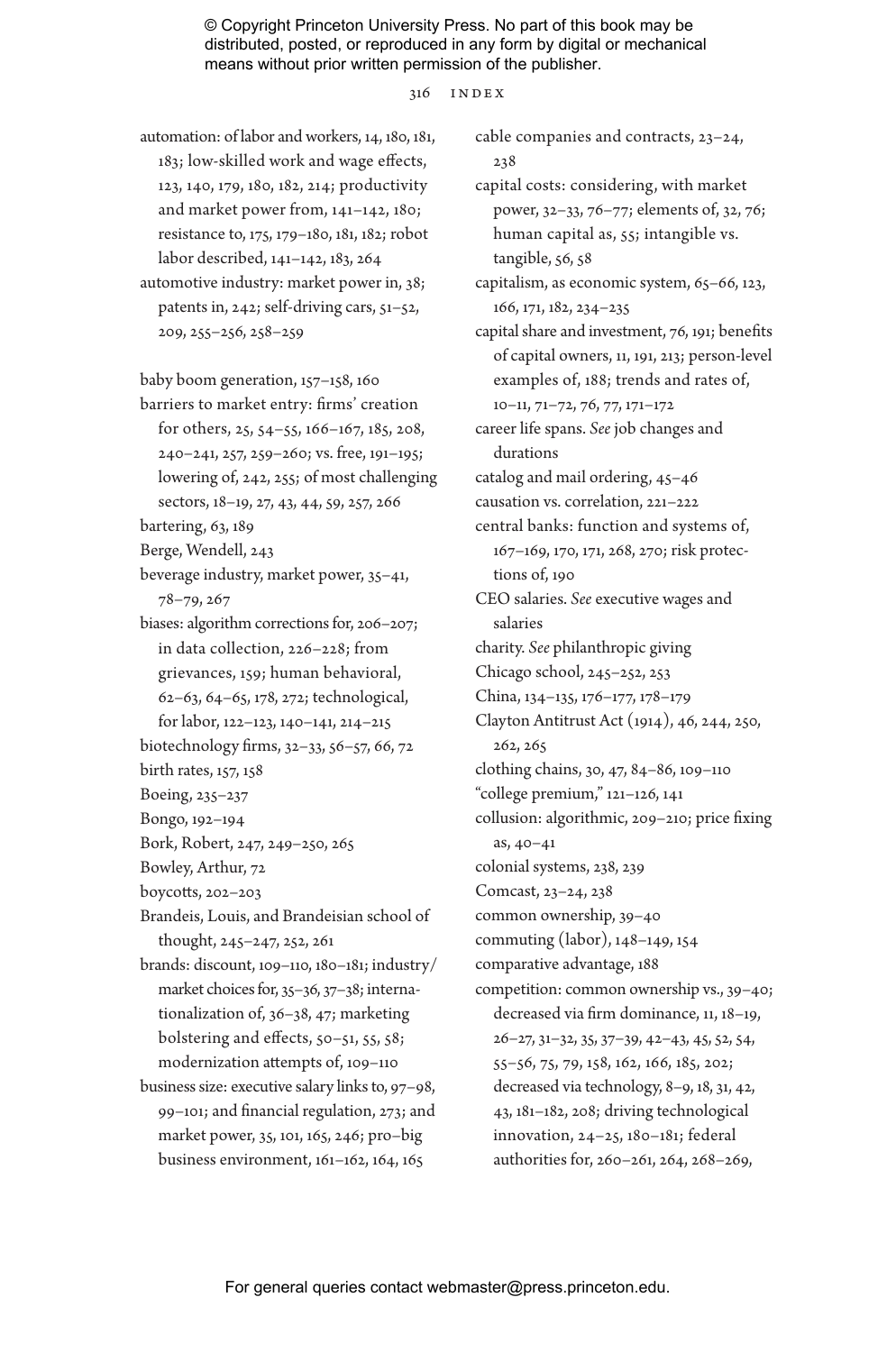#### $INDEX$  317

270, 271–274; free entry to, 191–195; of free market, and critiques, 26, 31–32, 158, 162, 235, 236, 251, 252, 253; labor market illustrations, 74–75, 122, 123–124, 129, 130, 146–147, 201; licensing's effects on, 92, 93, 94, 247–248; perfect, 26, 146, 171, 185; superstars among, 103, 118, 158. *See also* barriers to market entry; monopolies; oligopolies

complete pass-through, 145–146 connection quantification, 210–211 consolidation, industry. *See* acquisitions

and mergers; monopolies

consumer behavior: biases within, 62–63, 64–65; boycotts, 202–203; brand loyalty, 50–51, 55, 64, 109–110; data collection and tracking of, 62–64, 210, 217–218, 220, 255–256, 272–273

consumer welfare, as antitrust consideration, 250, 260, 262–263, 272

contracts: for flexible labor, 223–224; nature of exchange, 63–64; tactics and terms of, 62, 266, 267; in telecommunications, 23–24, 266; zero-hours and gigs, 200

correlation vs. causation, 221–222

- cost cutting, 60–61, 85, 180–181
- cost of living: through lowered relative prices, 176; wages and locations details, 88, 137, 150, 197

costs. *See* capital costs; cost cutting; fixed costs; overhead costs; payroll; pricing

COVID-19 pandemic: regulation during, 237; stock market effects from, 161, 163, 164; travel during, 150; unemployment during, 80, 163, 230; vaccines for, 176, 242

creative destruction: jobs effects of, 181, 183, 186–187; vs. profit paradox, 59; theory of, 24, 27, 59, 66, 194–195. *See also* technological change and innovations

credit ratings, 125–126, 273 currency, 168, 268

- customer service: examples of, 1–4, 42–43, 45–46; work and skill, 1–4, 9, 126–129, 129–130
- data: biases in, 226–228; collection, of and for consumer behavior, 47, 62–64, 208, 209–210, 216–218, 255–256, 260, 269, 272–273; collection, of and for learning applications, 51–52, 206–207, 208, 209–210, 254–255, 257, 258–259; government data and reports, 218, 228–229; hoarding and sharing of, 254, 255, 257–259; as labor, 255–256; and market power analysis, 28, 32–33, 54–55, 162–163, 216, 255, 257, 259–260, 272–273, 274; quality and completeness issues of, 226–233, 259; quantitative analysis of, 211; transparency of, 219, 220–221, 273–274; use to understand economy and work, 211, 216–233, 273–274

delivery jobs, 198, 202–204

demand-related economies of scale, 47–51, 208

demography. *See* birth rates; immigration and emigration; life expectancy; populations and population data

Denmark: data and transparency policy in, 221–226; labor market realities, 12–13, 132, 223–226

differentiation: marketing for, 50–51; in platformed services, 49–50, 256; and product choice decisions, 62

discount brands, 109–110, 180–181, 185

distribution, wages, 82–83, 139–142, 220

distribution channels: brands' internationalization, 36; density requirements in, 47; market dominance and, 37–38, 45–46, 267; vertical integration in, 52, 61. *See also* logistics management

distribution of wealth, 164

division of labor, 128; specialization and innovation in, 187–191, 211; work sorting, 130, 138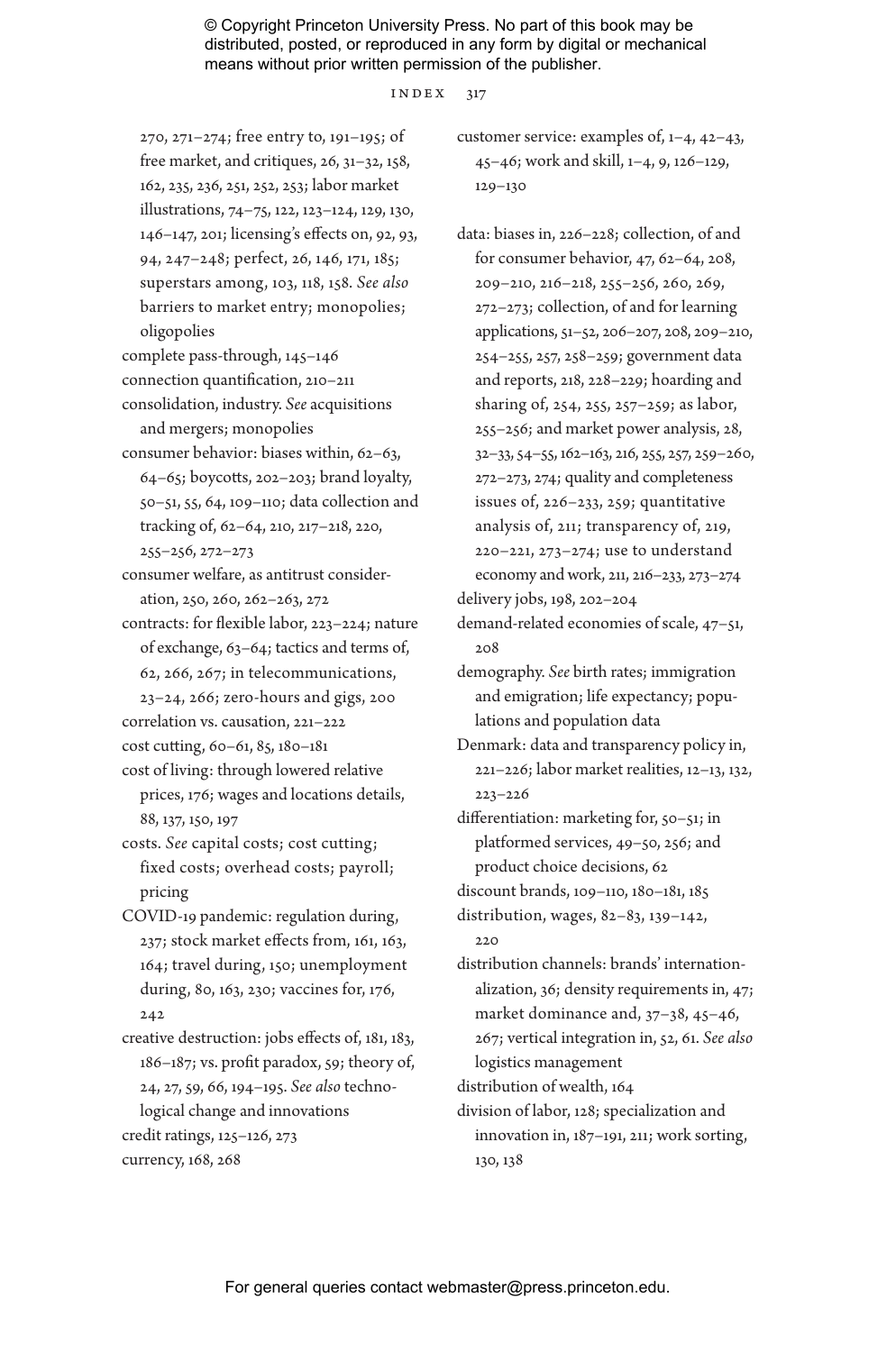#### 318 index

Dow Jones Industrial Average, 161, 164 drug addiction and deaths, 64, 119, 159, 160 eBay, 48, 50, 206, 208 economic analysis: data collection, and understanding work, 216–233; experimentation in, 222–226; quantitative, 211; statistics regularity for, 71–74. *See also* gross domestic product (GDP) economic backgrounds, individuals, 105, 124–125 economic stimulus actions, 168, 172 economic theory: of competition, 26, 234–235, 247, 248–249; of interest rates and inflation, 167–172; of labor and capital, 71–74, 76, 79–80, 210–211 economies of scale: cost effects of, 44–45, 46, 167; globalization amplifications of, 52–54, 132; natural monopolies' creation, 43, 265; sources of, 43–51, 208–209; technological change and, 43–52, 54 education levels: college enrollment rates, 122; college tuition costs and, 117, 122; health and, 160; job polarization outcomes, 141, 215; signaling theory of, 125; and underemployment, 3, 122, 124–125, 151; and wages, 3–4, 5–7, *6*, 117, 121–126, 141, 215 elasticity of labor supply, 82, 182–183 empathy, 2, 207 employment statistics: of hours worked, 195–197; of wages and education, 5–6, *6*; of wages and productivity, 4–5, *5* Engel's law, 176, 190, 197 entrepreneurship: capitalism history and changes in, 114; competition and markets for, 13, 23–25, 166, 167. *See also* startups equilibrium outcome, 96, 99–100, 166, 226, 268 Europe: competition law in, 244–245, 262, 266, 268–269; labor markets in, 12–13, 152–153, 184, 223–226, 232; migration history and immigration policy in, 149, 150, 151, 184; taxation policy of, 109; travel and leisure in, 192–194, 197

evolutionary biology, 131, 187 exchange rates, 146 executive wages and salaries: controversial

nature of, 98–99, 100; market power's effects on, 28, 95, 97–98, 99, 100–101, 110–111, 116, 126; packages and hiring, 97, 98–100, 110; talents and abilities and, 97, 99, 228

experimentation: in biotechnology, 57, 72; in national labor policy, 223–226; research steps of, 222–223

exploitation: of consumer biases, 62–63, 272; of monopsony power and wage abuse, 86–90, 200, 202–203 exploration, global, 238

Facebook: customer data use by, 256, 272–273; lack of competition with, 19, 39, 248, 250, 256, 263–264, 272–273; profit ratio of, 35

family structures and support, 159

federal competition authorities, 260–261, 264, 268–269, 270, 271–274

Federal Reserve System, 268, 270–271; economists and theory of, 31, 60; monetary policy of, 170, 171, 270

- Federal Trade Commission, 244, 262, 268, 270
- financial industries: central banks, 167–169, 170, 171, 268, 270; managers in, and salaries, 111–112, 116; monopolies within, 16, 44–45; regulation of, 273, 274

financial statements, firms, 58, 221, 273

first-mover advantage: data collection and learning for, 52, 209; for new markets and services, 16, 18–19, 44, 48, 52, 185, 202

fixed costs, 32–33, 59

flexible work: of gig economy, 196, 198–204; national labor policies of, 223–226

food expenditures, 176, 182, 190

France, 184

free entry of competitors, 191–195

free goods: illusion of, 39, 63–64, 256, 265, 269; information as, 257–259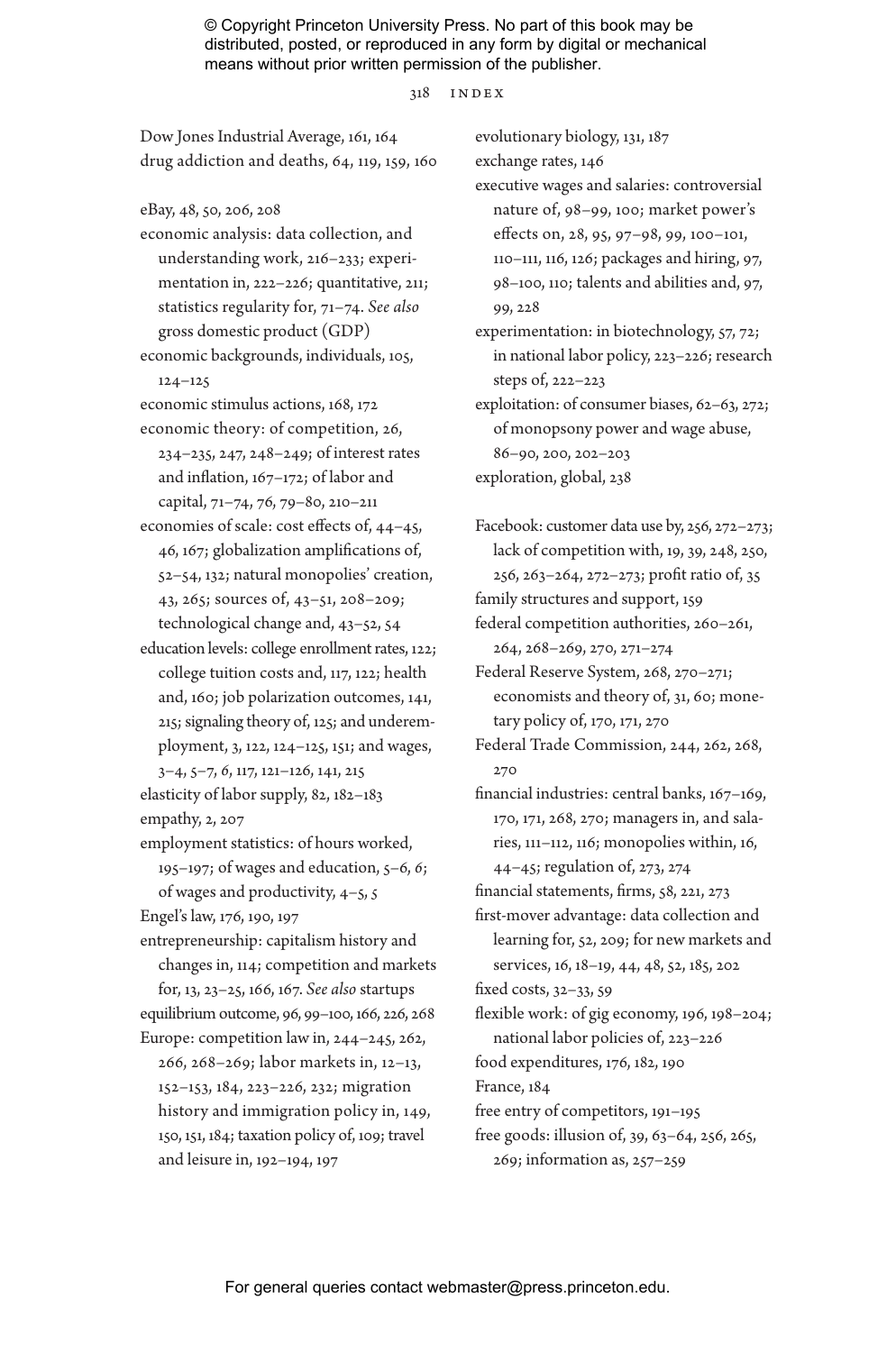#### index 319

free market economy: competition in, 26, 31–32, 162, 235, 236, 247, 251, 252, 253; schools of thought on, 236, 245–252, 253; theory of, 26, 234–235, 236 free-rider problem, 40, 41, 223 Friedman, Milton, 92, 247, 248–249

games, 25–26, 94, 102–103, 111–112

- gas prices, 145–146
- Gates, Bill, 269–270

gender, and labor participation, 81, 82, 184 geography and economics. *See* globalization; migration of labor; spatial sorting,

as wage effect; urban wage premium gifts: cards and services, 192–194; personal

- charitable, 199–200
- gig economy, 196, 198–204
- Gilded Age, 16, 19

globalization: economic interdependence of, 17–18, 19, 211; and importing inequality, 133–136; as market power amplifier, 52–54; via technological progress, 8, 15, 53, 132, 135, 136, 175–177; US retail challenges amid, 31; wage inequality from, 132, 135–136

Gold Watch myth, 11–12, 143–144, 147, 150

- Google: algorithm sharing by, 255, 256, 258; apps and features of, 63, 64, 218, 255, 256; investment focus and market power of, 59, 264; labor clauses at, 89; search engine functionality of, 210–211; translation tools of, 51, 205–206
- government expenditures: financing of, and inflation, 168–169; innovation incentivization, 241–242; research investments and, 65–66, 218

government interventions. *See* antitrust policy; political influence; regulation Great Depression, 15–16, 182

Great Recession: economy of, 161, 164, 194; markup trends after, 28–30; unemployment in and after, 80, 224

gross domestic product (GDP): charitable giving within, 120; elements, labor and capital, 72, 73, 76, 77, 79–80, 83, 218; growth and loss rates of, 83, 163; intangible assets valuation, 57; per capita figures, 178–179; welfare costs in, 270 gross output, 73, 191 guilds, 92, 94

- Haag, Matthew, 102–103, 107 Harberger, Arnold, 247, 248 Harvard University, 117, 120, 121, 246 Hayek, Friedrich, 26, 251 health outcomes: with lack of care, 247–248; with lack of regulations, 65, 237; technological progress and well-being, 175–176, 177, 178; white American de clines, 159–161
- high-skilled work. *See* skilled work and workers
- hiring: and executive packages, 97; in gig economy, 198; market power interplay with, 55, 82, 88, 124, 182; in monopsony power, 86–90; résumé review during, 206–207; seasonal variation in, 146–147. *See also* job creation
- horses, 212, 213–214
- hours worked: gig economy options, 199–200, 203–204; labor vs. leisure, 195–198, 212–213
- household labor: by at-home workers, 81, 82, 182; division and specialization, 187–189

housing: construction eras, 154–155; costs of, 137, 158, 170

- human behavior: biases and manipulation in, 62–63, 64–65, 178, 206–207, 272; courtship, 96–97; evolution and survival, 131, 187–189, 212; regulation of, 65. *See also* consumer behavior; health outcomes
- human capital, 55, 56, 57, 113

hyperinflation, 168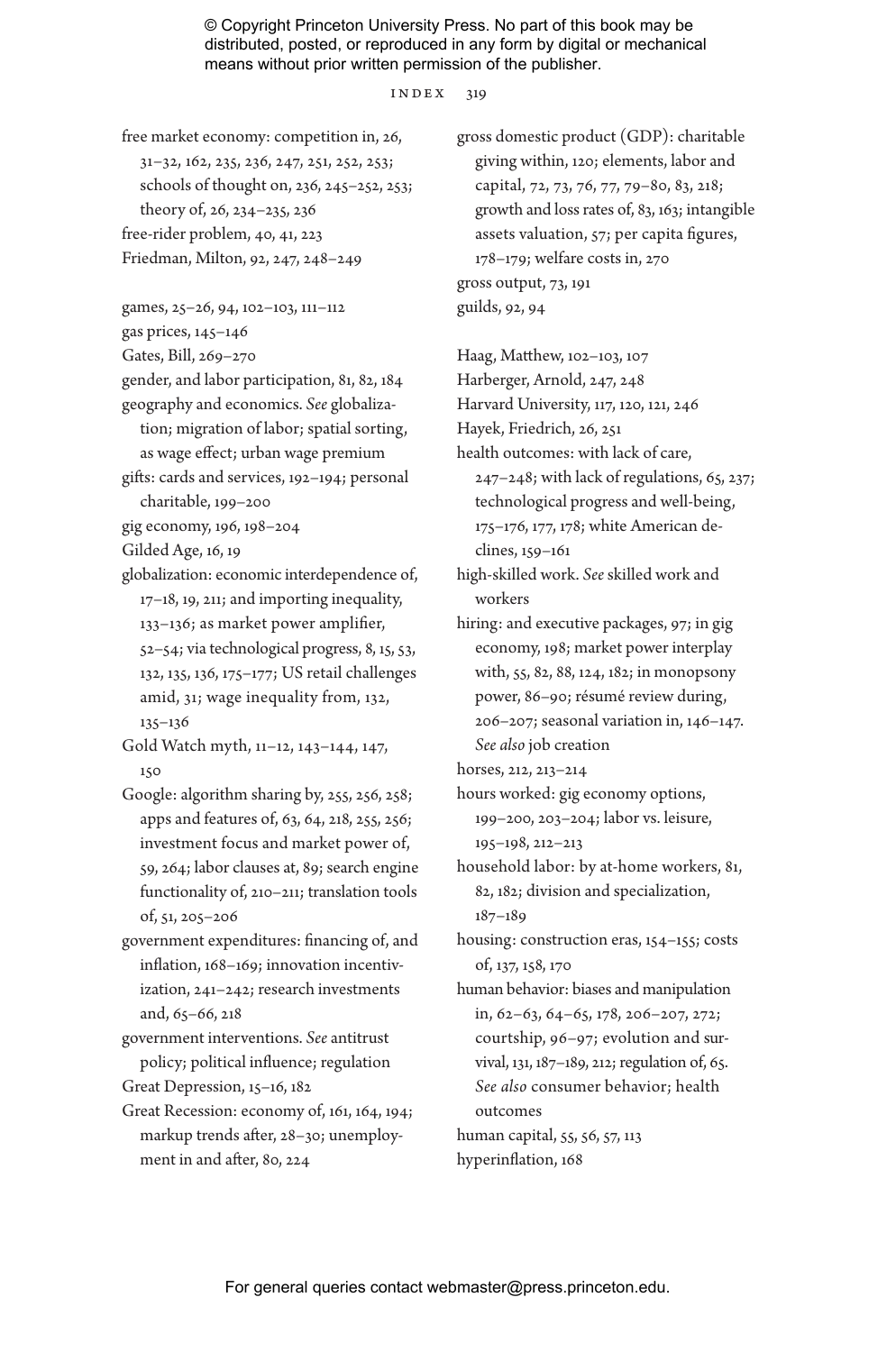320 index

IKEA, 58, 180–181

- immigration and emigration: anti-immigrant sentiment and policy, 159, 184; history and costs of, 149–150, 151; workers and incomes, 151, 155, 159
- inactive workers, 81, 82, 183, 213
- income data and statements, 58, 219, 220–221, 273
- India, 134–135, 176–177, 178–179
- industrialists, American, 16–17; foundations and philanthropy of, 16–17, 119–120; monopolistic behavior by, 16, 26, 246, 269
- Industrial Revolutions: First, 56; Second, 15, 56, 177, 179–180; Third, 56, 60
- inflation, 168, 170, 270; and falling interest rates, 167–172; financial indexes, adjusted, 161
- information and communication technology (ICT): interoperability in, 265–266; IT departments' logistics and productivity, 7, 123; job skills and wages, 131–132, 140–141, 156; as market power amplifiers, 43, 47, 56. *See also* technological change and innovations
- innovations. *See* patents; product/service innovations; technological change and innovations
- input-output matrix, 210–211
- intangible assets: ideas as, 58, 66; as market power amplifiers, 54–60; valuation challenges for, 57–58, 251
- intellectual property: ideas as intangible assets, 58, 194; patents, 66, 181, 239–241, 257, 258, 273
- interest rates, 167–172
- intermediate inputs, 72–73, 191
- Internet Explorer (browser), 265, 266–267, 269–270
- interoperability, 257, 261, 265–267, 272
- investing and investments: by financial managers, 111, 112; for firms' growth, 25, 42, 43, 44–46, 54–55, 76–77, 113, 166–167; government-level, 65–66; in intangibles,

54–59, 66; in "moat-protected" entities, 23, 25, 45, 52, 58–59; personal, 39, 164, 171–172; in R&D, 54–55, 56, 57–59, 115–116, 189; in startups, and risk, 43, 56–57, 165, 167, 190. *See also* capital share and investment; labor share and investment; overhead costs; stock market

- J. C. Penney, 109–110
- job changes and durations: duration rates, 11–12, 143–144, 147–148, 232; labor market turnover, 229–230; occupation switch challenges, 183, 186–187, 212; relocation/ migration rates, 12, 148, 150–151; upward promotions, 12, 152–153, 157–158. *See also* hiring; job elimination; job hunting
- job creation: firms' influence in, 13, 75, 230; human capacity for, 182–183, 212, 214; national policies of, 223–226; replacement as, 179, 229–233; reports and data of, 228–233. *See also* hiring
- job elimination: vs. lower-wage options, 180, 183, 214–215; and older workers, 184, 186–187, 198, 232; via technological displacement, 179, 180, 181, 182, 183, 186–187, 214–215, 231
- job hunting: résumé review, 206–207; by younger and older workers, 12–13, 157–158, 186–187, 232
- job polarization: from technological change, 156–158, 215; from wage inequality, 139–142, 158–159
- job security: employment security, and unemployment, 231–233; via outsourcing firms, 127; policy changes, 12–13, 143, 223–224; as social stabilizer, 152–153; and worker loyalty and rewards, 11–12, 143–144, 147–148, 152–153

Kaldor, Nicholas, 71–74, 76, 191 Keynes, John Maynard, 197 knowledge economies. *See* service and

knowledge economies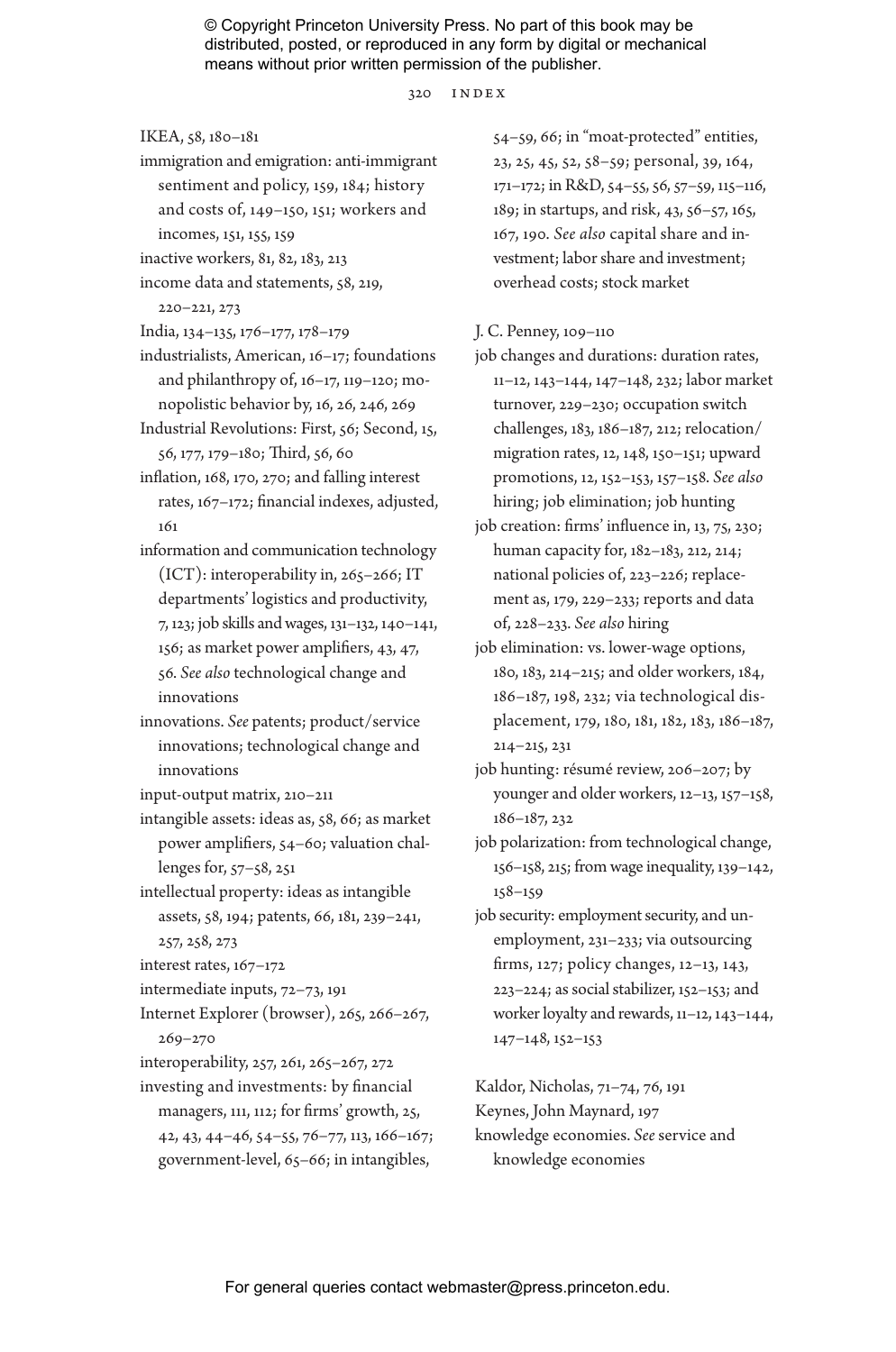#### index 321

labor force participation: gender and, 81, 82, 184, 231; jobs and workers in, 80–82, 157, 182–184, 213, 224, 228–233; leisure vs., 195–198, 213; low wage effects on, 83–84 labor markets: college education rates in, 122, 123–124; competitive wages/benefits in, 74–75, 122, 123–124, 129, 130; dynamism of, 11–13, 144, 152–153; equilibrium in, 82, 182–183, 226; labor force participation rates, 80–82, 83–84, 113, 157, 182–183, 184, 213, 224, 231; migration in, 148–153, 156, 180; mobility within, 12, 13, 89, 92–93, 102, 108–109, 144, 148–153, 180; monopsony power in, 86–90, 200; policy experimentation in, 223–226; seasonal variation in, 146–147; supply and demand in, 82, 83–84, 99, 100, 122, 124, 141, 146–147, 152, 157, 182–183, 203, 226, 231, 233 labor share and investment, 72, 80, 191; calculation of, 73–74, 78–79; within profit paradox, 18, 75; trends and rates of, 5, 10–11, 13, 18, 71–75, 77, 79–80, 83, 87; wages and, 72, 73–75, 80, 83, 88, 180, 195 labor unions, 92, 94, 144 language translation tools, 51, 205–206 lawyers, 92–93

learning processes: of humans, 212; of machines, 206, 209, 254–255

- learning-related economies of scale, 51–52, 209 legal privilege, monopoly rights as, 238–239 legal system and norms, 234, 260, 262 leisure time and activities: vs. labor, 195–198,
	- 212–213; travel, 150, 192–194
- Leontief, Wassily, 210–213
- licensing, 89–94, 201, 247–248
- life expectancy, 159, 160–161, 176, 177
- lobbying: for fair wages, 203; pro-business/ anti-regulation, 253–254, 269; by professional associations, 247–248; for sabotage monopoly, 60
- local markets, 84–86, 88, 136–139
- logistics management: data use for, 47, 208; by dominant retailers, 46, 47; outsourcing

of work and, 128; technology and productivity in, 7, 85, 180, 181, 208; translation and communication for, 206. *See also* distribution channels low-skilled work and workers: automation and displacement of, 123, 140, 179, 182, 214; mix, vs. skilled, 9, 123, 124, 128, 130, 137–139, 140, 214–215; substitutability of, 87–88, 123, 186, 212, 214; wage levels of, 201, 202–204, 214–215 luck, 104–111, 111–112

Luddites, 175, 179–180, 182, 186

lump of labor fallacy, 182–187, 191, 214, 231

machine learning. *See* artificial intelligence and machine learning

Malthusian theory, 149, 183–184

- manufacturers, and manufactured goods: in American economic history, 71–72, 155–156; market share and monopolies of, 27; technological revolutions of, 15, 56; worker skill levels in, 123, 130, 140; in world history, 179, 190–191
- marketing and advertising: investments and outcomes, 55, 58; for product differentiation, 50–51; in social media platforms, 39, 256, 260, 269
- market power: amplifiers of, 52–54, 243; artificial intelligence and, 52, 207–215, 257, 259–260; defending, 25, 98, 132–133, 166, 185, 202, 208, 240; demand advantages for, 47–51, 208–209; via economies of scale, 43–52, 55, 59, 132; harms of, 98, 121, 233, 246; via human manipulation, 62–65; and inflation, 169–172; via investments in intangibles, 58–59; from killer acquisitions, 39, 194, 264; from labor routinization, 141–142; learning advantages for, 51–52, 209; licensing as, 89–94, 201, 247–248; measurement of, 27–28, 32–33, 54–55, 216, 221–228; policies for ameliorating/ improving, 260–271; and political influence, 253–254; study of history and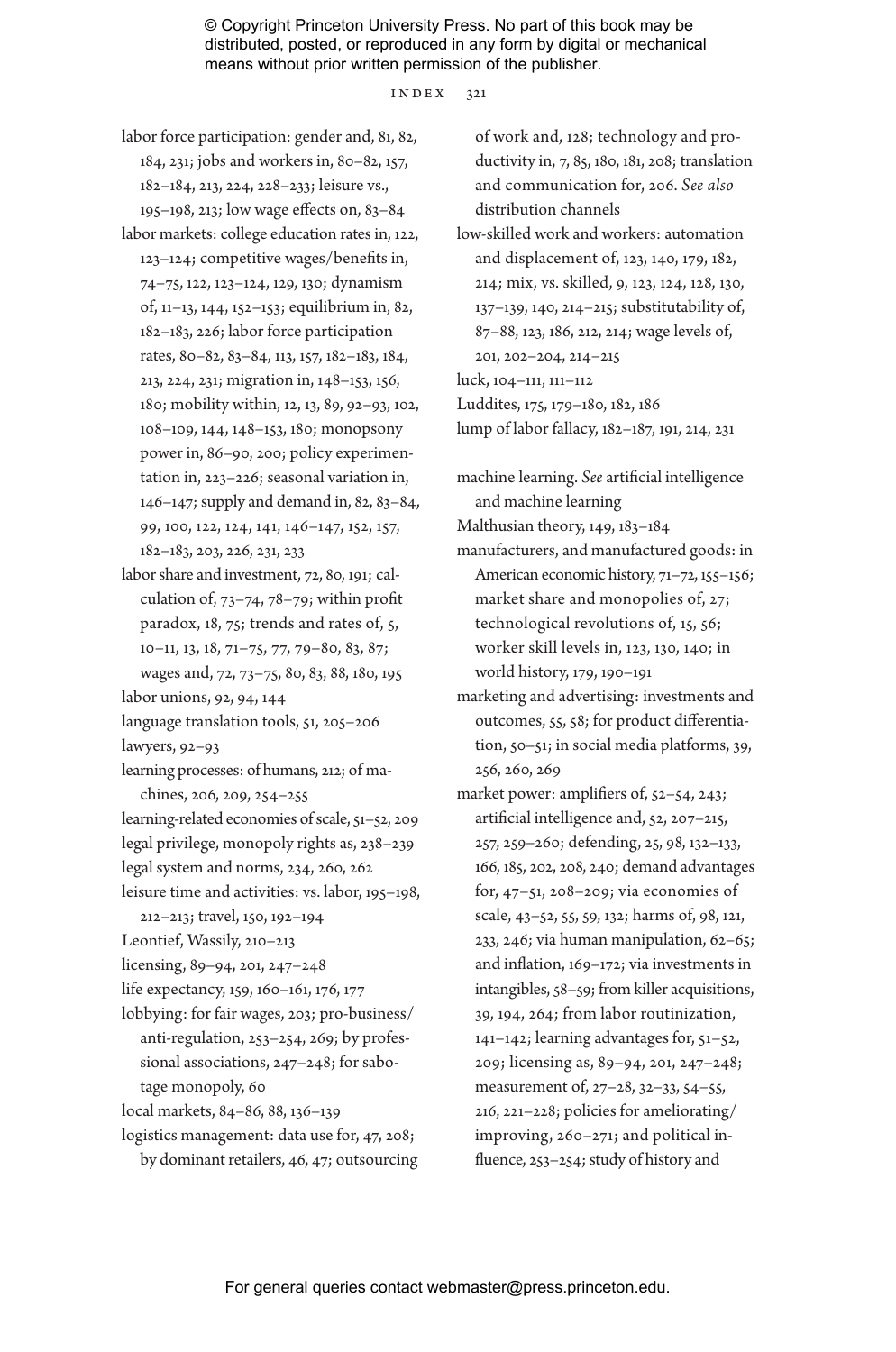#### 322 index

market power (*continued*)

evolution, 27–32, 54–55, 71–74, 79–80, 166, 169, 221, 252, 260; superstar phenomenon and, 8, 105–114, 124, 158, 215; supply advantages for, 43–47, 61, 145–146, 208; technology paths to, 7, 16, 18–19, 24–25, 27, 31, 42–67, 185, 215, 240–241, 259–260; temporary, 24–25, 26, 59, 66; wages effects of, 28, 33–35, 61, 74–75, 77, 78–84, 95–96, 101–102, 116–117, 121, 132, 160–161, 163, 164, 203, 213. *See also* antitrust policy; competition; markets; market share; monopolies

- markets: cost fluctuations in, 145–146; decreasing competition, 8–9, 11, 18–19; expanded via new technologies, 15–16, 185, 255–256; and first-mover advantage, 16, 18–19, 44, 48, 52, 185, 209; history and evolution of, 188–189, 190, 234; size, and firms' reach, 7, 8, 132, 165–166, 190; winner-take-all, 7–8, 26, 31–32, 55–56, 59, 103–104, 108, 235, 255. *See also* barriers to market entry; free market economy; market power; market share; specialized markets; stock market
- market share: growing, via innovations, 181; of large firms, 27, 166–167, 185; pricing links, 30, 145–146
- market thickness, 48, 208–209
- markups: market power and trends of, 28–31, *30*, 32, 47, 54, 58–59, 60–61, 77, 78, 79, 139, 170–171; in monopolistic industries, 44–45
- mean reversion, 112–113

medical devices: pricing, and nature of markets, 30–31, 161–162; suppliers' market shares, 27

medical professionals: licensing of, 90–92, 93–94; market competition of, 247–248; salaries of, 104, 113, 116

Mercer County, New Jersey, 154–155 mergers. *See* acquisitions and mergers message apps, 263–264

Microsoft, 265, 266–267, 269–270 middle-paying occupations, 139–142 migration of labor: costs of, 149–150; in economic transitions, 71, 155–156; international, 150–151, 180; vs. labor mobility, 148–153; migrant labor vulnerabilities, 88; rates of, 12, 148–149, 152 "minimum wage plus two" wages, 200–201, 202 models and modeling, 98 monetary policy, 168–169, 170, 171, 268, 270 money in politics, 254, 269, 270 monopolies: of American makers, 16, 26, 27, 44–45, 242; antimonopolist contrasts, 25–26, 239–240, 242, 243–274; in history, 16, 26, 237–242, 246, 269; idealization of permanence of, 23, 25, 27; licensing as, 90–94, 201, 247–248; local, 92, 94, 267; market power of, 23–25, 44–45, 86, 238–239, 240, 242; natural, 43, 265; pricing freedom in, 44–45; sabotage, 60; of social media platforms, 19, 256; temporary/leapfrogging, 24–25, 26. *See also* antitrust policy; patents monopsony power, 86–90; reactions against, 94, 261; squeezing suppliers, 89, 132; wages effects of, 86–89, 200 Moore's law, 169–170 Morgan, J. P., 16, 26, 44–45, 269 mortality rates, 160

national accounts, 73 natural monopolies, 43, 265 Netscape (browser), 265, 266–267 network externalities, 48–50, 208, 256–257 network of input-output relations, 210–211 noncompete clauses, 88–89 nonrival goods, 257–259 norms, legal, 234, 260, 262 Norway, 218–219 Norwegian (airline), 180, 181

older workers: economic mobility challenges of, 156–157, 158, 183, 186–187; labor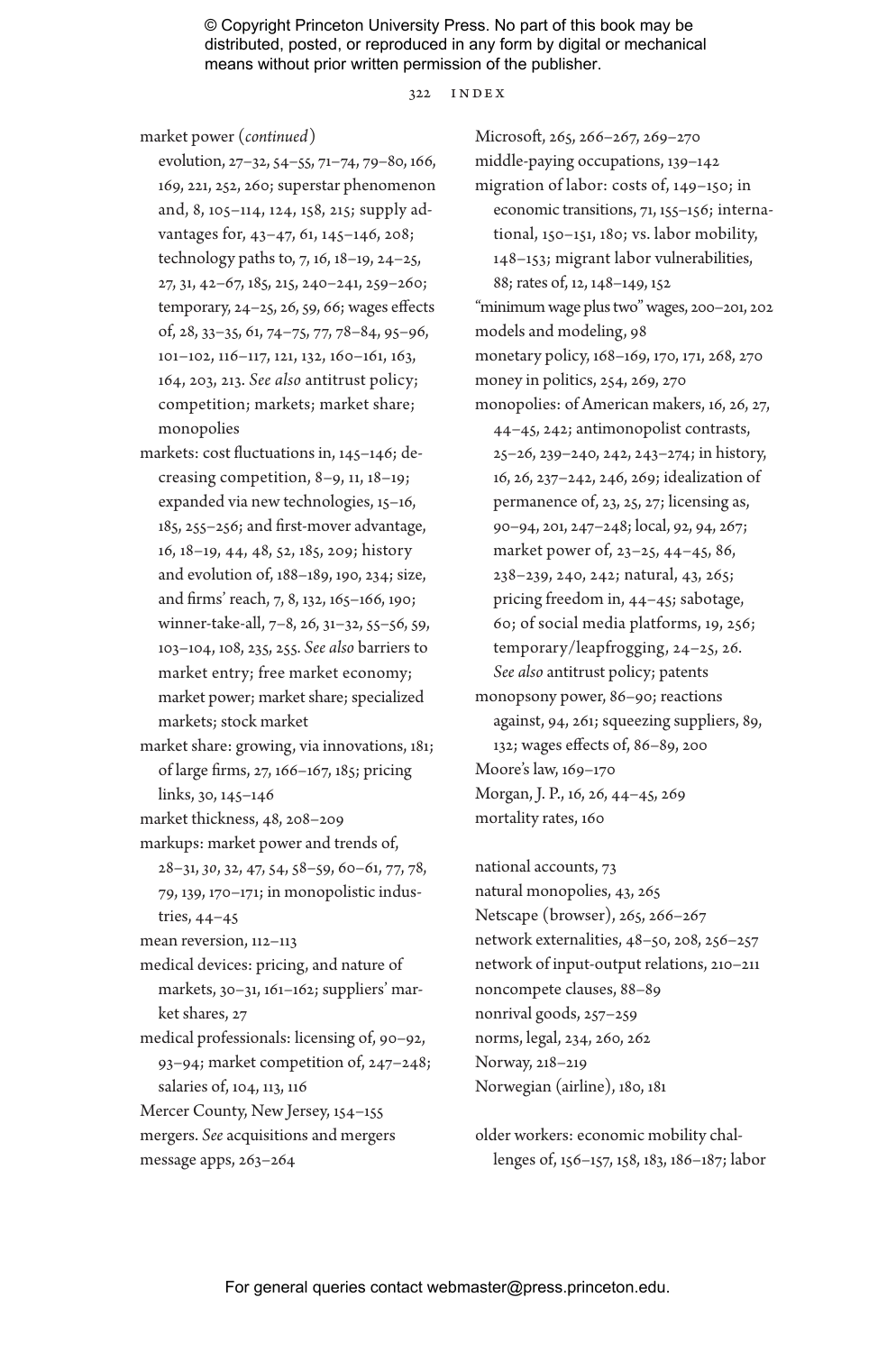#### $INDEX$  323

- market, jobs, and retirement, 12–13, 152–153,
- 157–158, 183, 186–187, 198–199, 224, 232;
- technology use and savvy, 156, 158, 186
- oligopolies, 24
- oligopsony, 87
- online auctions, 48, 50, 208
- open source data, 242, 255, 258
- opioids, 119, 159, 221–222
- Orwell, George, 15, 26, 176, 182
- outsourced work: environments of, 3, 10, 56–57, 127–130; increased trends of, 129, 130–133; in-firm inequality examples, 126–133; of production, 85, 128, 132; staffing for, 127–129, 130–131, 132; in tech support, 2–4, 9, 129–130, 132
- overhead costs: considering, with market power, 32–33, 54–55; investments in, 54–59
- parallel services, redundancy, 44, 48, 52
- pass-through: business income, 114; complete, 145; and exchange rate impacts, 146; incomplete, 145–146, 147
- patents, 66, 181, 238, 239–240, 257; inverse, for data, 258–259; rates of invention, 240, 241–242; regulation of, 273; system abuse and trolling, 240–241, 259; system wastes, 242
- payroll: costs, and profit ratios compared, *34*, 34–35; management, 130–131
- personal information collection and tracking, 63–64, 210, 217–218, 220, 255–256, 272–273
- pharmaceutical industry: drug research and patents in, 118–119, 242, 257; killer acquisitions by, 39; pricing, and nature of markets, 30–31, 161–162, 257; profit to payroll ratios in, 35, 155; startup investments, 56–57
- philanthropic giving: by American industrialists, 16–17; of architecture and art, 17, 118; foundations for, 17, 119–120; personal gifting, 199–200; to universities, 117, 118, 120–121; voluntary nature of, 120–121
- physicians, 90–92, 93–94, 104, 113, 116, 247–248
- platforms: economies of scale in demand, 47–51, 208, 256–257; interoperability, 266–267, 272; as marketplaces, 48–49, 208–209, 256
- political influence: market power and, 253–254, 268–269, 270; money's role in, 254, 269, 270

polls, 217

- populations and population data: baby boom generation, 157–158, 160; growth, and wage data for, 134–135, 136; health outcomes for, 159–161; heredity of, 112–113, 131; Malthusian theory on, 149, 183–184; migration history of, 12, 149–150, 151; official collection of, 218
- poverty rates and reduction, 176–177, 178–179, 234
- price discrimination: algorithmic collusion and, 209–210; antitrust law against, 46
- price setting, 40–41, 117, 209–210
- pricing: of cheap substitutes, 60; and competition levels considered, 24, 42–43, 44, 46, 47, 54, 66, 85, 145–146, 147, 166, 181–182, 191–192, 195, 244, 247; competitive, 47, 64, 66, 145–146; amid cost cutting, 60–61, 85, 180–182, 185; harms to customers, 40–41, 43, 50, 61, 98, 146, 185; labor market effects of, 146, 147; maximization of, and revenue effects, 23–24, 146, 243; in monopolies, 44–45, 238, 243; and profit paradox, 60–61, 66–67; strategy, and customer choices, 42–43, 46, 66–67, 78, 85, 145–146, 195, 209–210, 244
- privacy: of corporate information, 221, 236, 273; rights, 219–220; as tool in market power, 272–273. *See also* transparency prizes, 241–242
- production cycles: enabling retail responsiveness, 47, 208; ties to labor needs, 146–147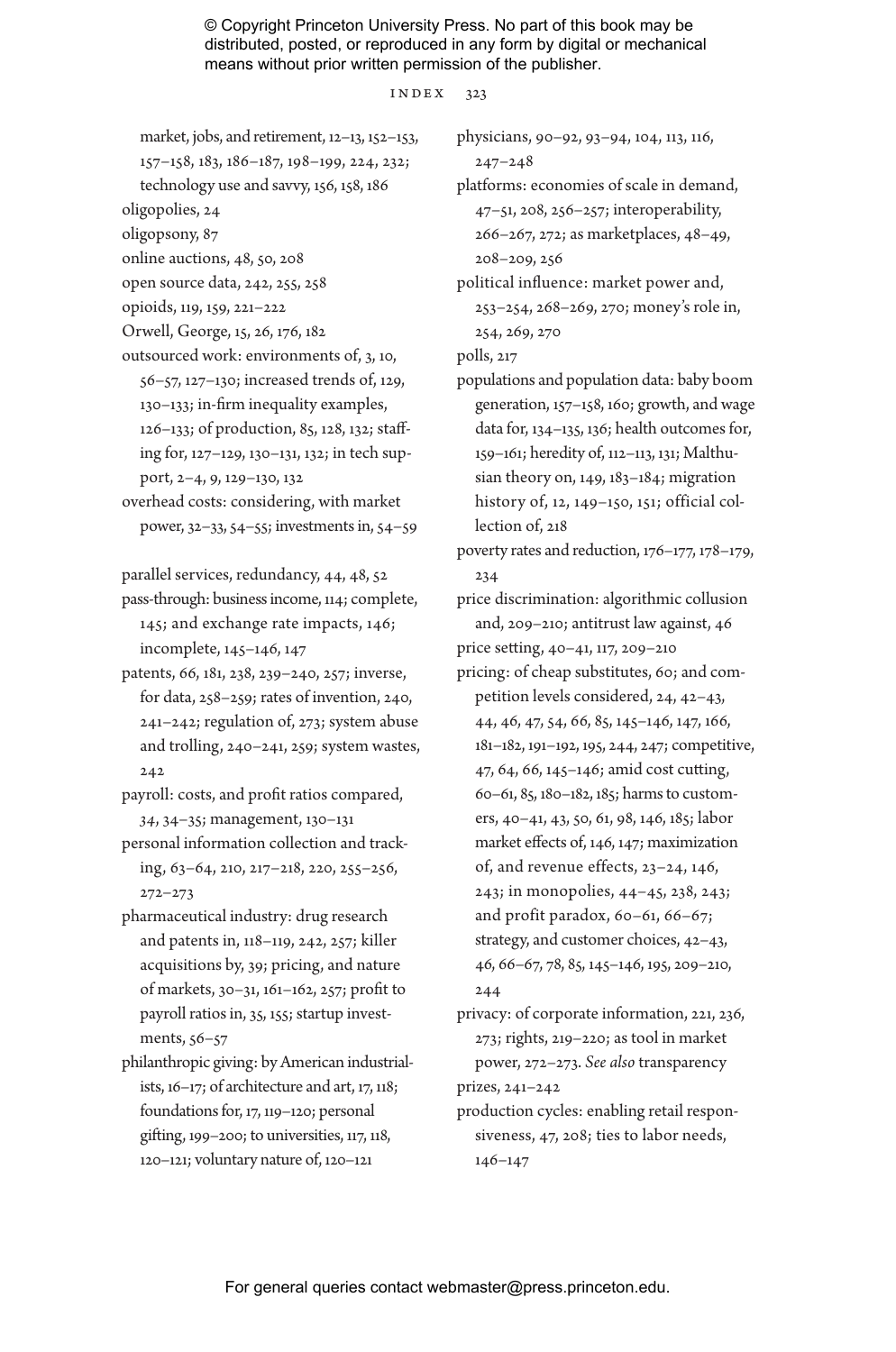#### 324 index

- productivity: agglomeration benefits of, 136–137, 138; personal, labor, 12, 99, 188; via technology improvements, 7, 8, 55–56, 123, 124, 131–132, 141–142, 213; wages and, 4–6, *5*, 99, 213
- product/service innovations: cost savings, results of, 180–181; creation and marketing examples, 192–194, 205–206; free entry to market, 192–194
- professors, 115–118, 121
- profit paradox, 18, 59, 75, 185, 253; pricing and markups and, 60–61, 66–67, 243–244; in stock market vs. real economy, 161–164
- profits: excess, 24, 38, 66–67, 75, 194, 243–244, 270; via markups, 30, 44–45, 77, 78; raise trends, vs. labor and capital shares, 10–11, 18, 75, 76, 172; rate calculation of, 33; rise of market power and, 32–35, 59, 77, 78–79, 98, 162, 166–167, 243–244; supplier struggles, 52, 89; US firms' averages, *33*, *34*; via volume sales, 30, 89, 145–146
- property prices, 154–155, 158
- property rights, 17, 234–235, 240
- public domain information, 220, 242, 255, 257–259

Purdue Pharma, 119

quality issues, in data, 226–228, 259 quality of life: division of labor improvements for, 188; leisure aspects of, 195–198, 212; public opinion about, 178–179; technology and modern improvements to, 175–176, 177 quantitative analysis, 211

railroads, 16, 44–45, 59, 266 real income, increases, 182, 185 redistribution of wealth, 164 regression to the mean, 112–113 regulation: anti-regulation and self-regulation views, 236–237, 247–248, 253–254, 261–262, 269; antitrust and pro-competitive policy, 159, 185, 234, 238, 243–252, 268–274;

behavioral biases and, 64–65; for national services, 266; for norms and success, 234; for safety and health, 235–237, 247–248 rent extraction, 238–239, 274 reputations, corporate, 19, 202, 235–236 research and development (R&D): for employment data collection, 218; investments, and market power, 54–55, 56, 57–59, 115–116, 118; pharmaceutical, 118–119, 189, 257 research and researchers: academic stars, 115–116, 118; for competitive markets, 264, 267, 270–271; data sharing in, 258–259; scientific methods used, 222–223, 226, 227–228 résumés, 206–207 retail sector: clothing stores in, 84–85, 109–110; domestic retail challenges in, 31; firm dominance, examples of, 42–43, 46–47, 247; firms' failures in, 109–110, 112; markups and pricing in, 30, 46; supply returns to scale, 45–47, 208 retirees, 154–155, 156, 157, 158 retirement policies, 184, 232 revenue, 72–73, 193 ridesharing apps, 7, 196, 198–203, 267 risk and reward: assessment methods for,  $125-126$ ; of investing in startups,  $56-57$ , 165, 190; of labor experimentation, 138–139, 189 risk-free rate, 169, 171, 172 rival and nonrival goods, 257–259 robber barons, 16, 19, 246 Robinson, Joan, 86–87 Rockefeller, John D., 16, 26, 119–120 Roosevelt, Theodore, 59, 119–120, 246, 252, 269 Rosen, Sherwin, 103 Rosling, Hans, 178–179

sabotage: data tampering as, 259; as monopoly type, 60 safety regulation, 65, 235-237 Samuelson, Paul, 72, 153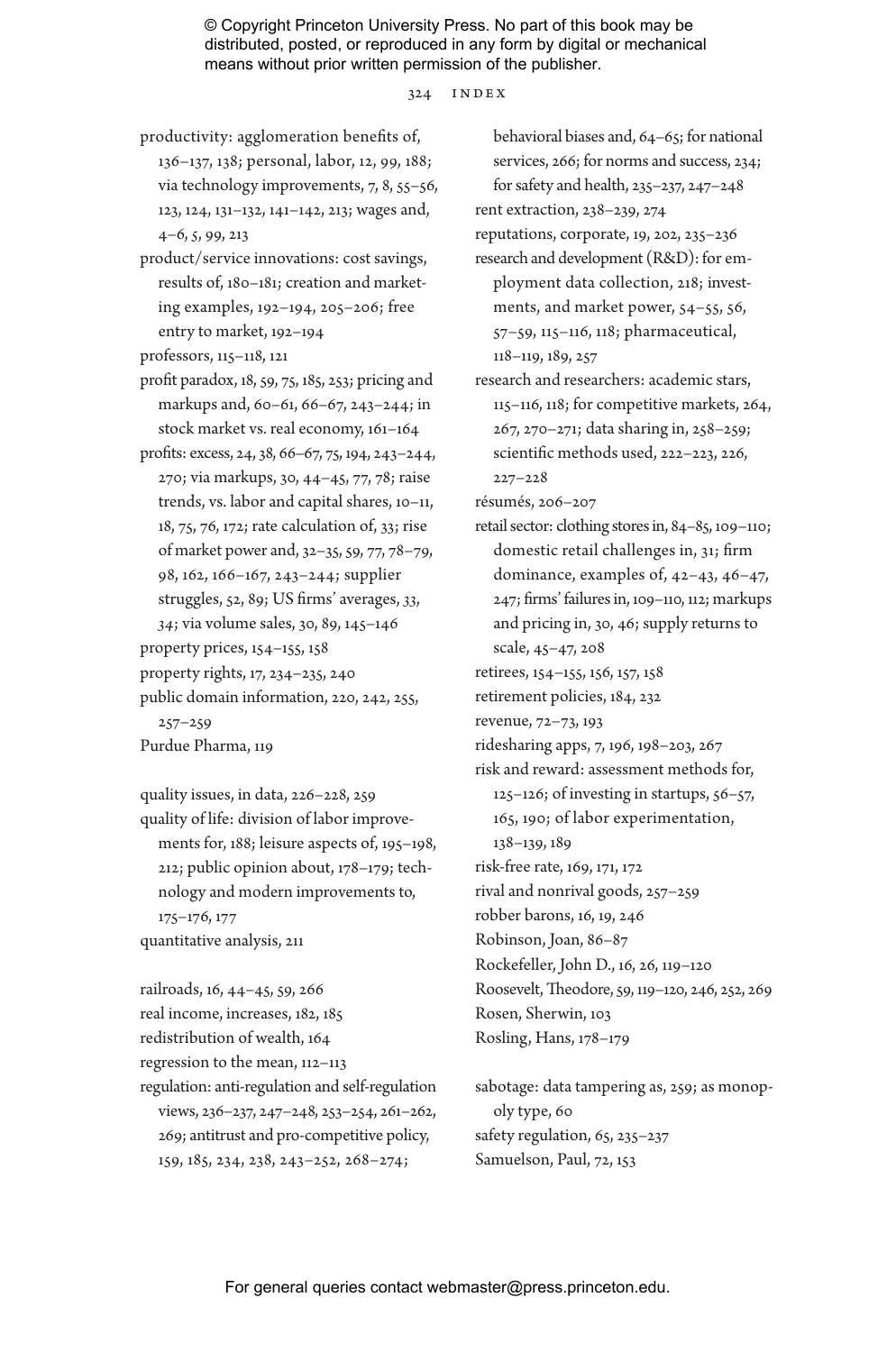#### index 325

saving, households, 164, 171–172 Schumpeter, Joseph, 24, 59 scientific research methods, 222–223, 226, 227–228 S-corporations, 114 search engines: functionality of, 210–211; web browser antitrust cases, 265, 266–267, 269–270 Sears, 45–46, 112 seasonal variations, 146–147 selection bias, 227–228 self-driving cars, 51–52, 209, 255–256, 258–259 self-regulation, 236–237, 247–248, 253–254 sellers' markets, and thickness, 48, 208 service and knowledge economies: division of labor in, 128–129, 130, 138, 189–191; gig economy within, 196, 198–204; history and transitions to, 71, 156, 184–185, 197; hours worked in, 196–197; job duration in, 144; low-skill labor substitutability, 87–88, 123, 186; outsourcing in, 126–131; skilled labor substitutability, 123, 186 service innovations. *See* product/service innovations Sherman Antitrust Act (1890), 244, 250, 262 Simpson's Paradox, 133–136, *134* skill-biased technological change, 122–123, 140–141, 214–215 skilled work and workers: investments in human capital, 55, 56, 113, 131–132; licensing for, 89–94, 247; mix, vs. unskilled, 9, 123, 124, 128, 130, 137–139, 140, 214–215; substitutability, 123, 186; "superstar" economics and, 7–8, 102–114, 115–118, 124; wages and salaries of, 6–7, 7–8, 88, 97–114, 121–122, 123, 124–125, 126, 129–130, 131–132, 137–138, 140, 155, 183, 214–215 smartphone industry: contracts and competition in, 266; patent law in, 240; product choices and features, 62–64; tech support and customer service for, 1–4 Smith, Adam, 26, 92, 128, 132, 191, 244 social and personal skills, 2–4, 125–126, 207

social media: addiction to, 64–65; auctions, 50; consumer data and privacy issues in, 256, 272–273; influencers, followers, and subscribers of, 103; as low-competition industry, 19, 27, 39, 250, 256, 272–273; markets and market share of, 13, 27, 248, 256, 263–264

Spain, 80, 232

- spatial sorting, as wage effect, 137–139, 154–158 specialized labor, 189–190; within division of labor, 187–191, 211; exploitation and monopsony power of, 87, 88; geographic hubs for, 138; job displacement of, 156, 182; job polarization and, 140–141; superstar phenomenon and salaries of, 115–118; technology-related, 131–132
- specialized markets: within globalization, 54, 132; markups and pricing in, 30–31; platforms for, 49–50
- stabilizing factors: for inflation, 167, 168–172; job and social stability, 152–153; regression to the mean, 113
- stakeholder focus: vs. CEO pay, 98, 101; for rethinking market power, 253–254, 261–262, 268
- standards. *See* quality of life; technological standards
- startups: bought as killer acquisitions, 39, 194, 264; falling rates of, 13, 165–167; free entry illustrations, 192–194; investments in, 43, 56–57, 165, 167, 190; of tech industry, 13, 39, 43, 165, 167

statistical accounts, national, 218–219

statistics. *See* economic analysis; employment statistics; Simpson's Paradox; statistical accounts, national

Stigler, George, 247, 248–249

stock market: economic power of, 162–163, 164, 165; exchanges of, 49; pandemic and unemployment effects on, 161, 163, 164, 216; vs. real economy, 161–164 subscription model, 62, 256 subsidization model, 9, 200–202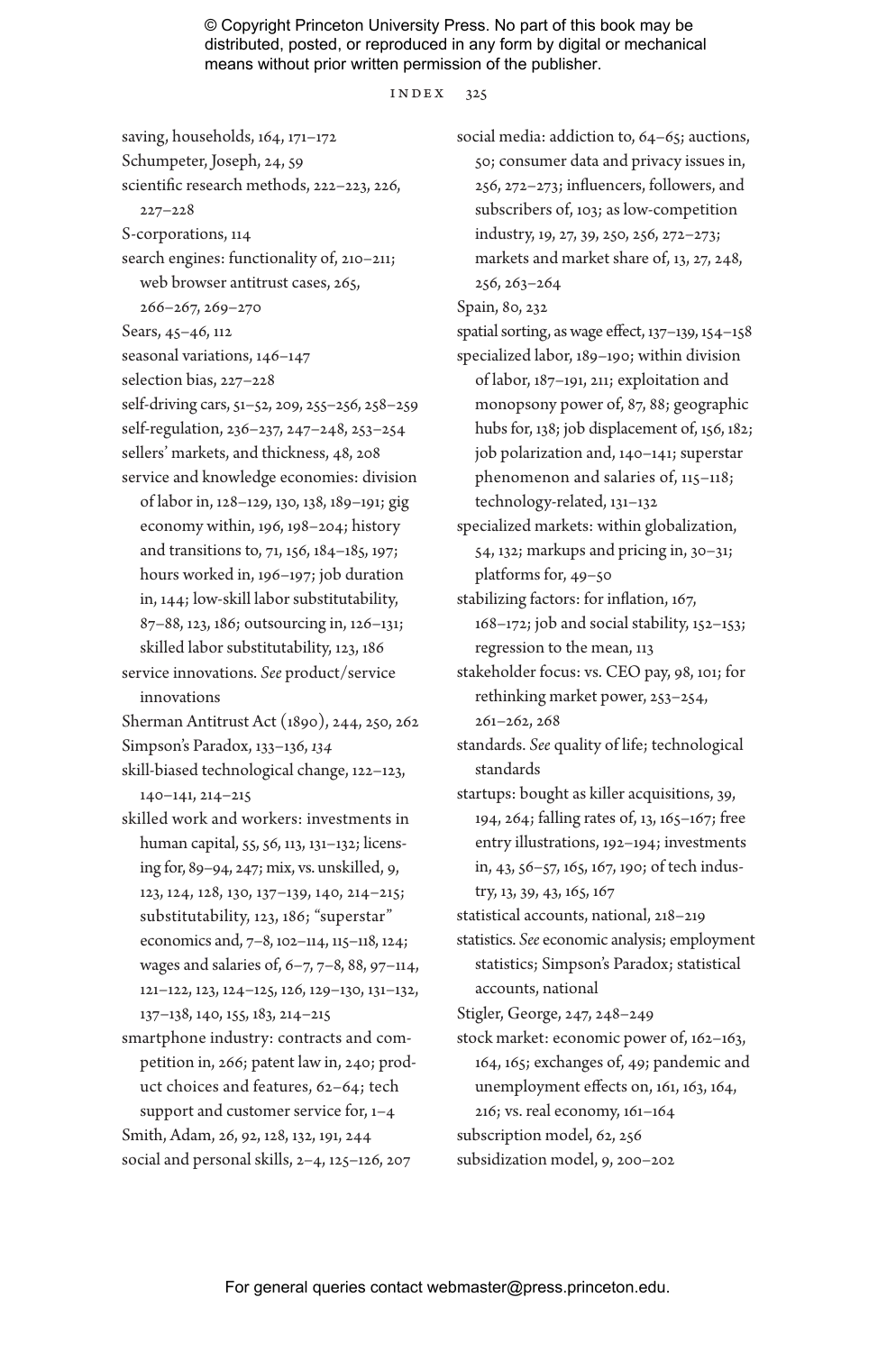#### 326 index

substitute goods, 60, 237–238 substitute labor, 87–88, 123, 186, 212, 214 substitution effect, 197 superstar phenomenon: in academia, 115–118, 121–126, 141; economic details of, 7–8, 158, 215, 248; and executive pay, 109–111, 116; in financial management, 111–114; immigrant successes, 155, 159; in sports and entertainment, 103–109 supply chain management: ethics aspects of, 202, 203; market power amplifiers, 52, 61; solvency issues in, 221 supply-related economies of scale: business locations and, 145–146; buying and supplier power and, 52, 61, 89, 132; supply returns and, 43–47, 145–146, 208 survival bias, 227–228

switching costs, 52, 65

innovations

taxation policy: charity deductions and, 120–121; for corporations, 114, 243–244; for high-income earners, 108–109; on labor income, 26, 220; rent extraction and, 239 tax returns, transparency, 219, 220 tech industries: lobbying by, 254; market power of, 18–19, 132, 240–241, 255–257, 264; markup trends in, 29; noncompete clauses of, 88–89; personal and private data collection by, 218, 219–220, 255–256; profit-to-payroll ratios in, 34–35; selfregulation by, 248; social media addiction and, 64–65; startups of, 13, 39, 43, 165, 167; workers' skill and pay levels in, 3–4, 9–10, 123–124, 129–130, 132, 156. *See also* patents; social media; technological change and

technological change and innovations: age- and era-defining, 8–9, 13–14, 15–16, 18–19, 56, 63, 155–156, 175, 179–180; gig economy as, 198–204; and globalization, 8, 15, 53, 132, 135, 136, 175–177; growing business sizes, 100–101; growing market power, 7, 16, 18–19, 24–25, 27, 31, 42–67,

103, 141–142, 170–171, 208, 215, 259–260, 265; incentivization for, 241–242, 258; increasing productivity, 7, 8, 55, 123, 124, 131–132, 141–142, 180, 213–214; job/wage polarization causes, 140, 156–158; markups for, 29–30; platforms, and adoption, 49, 50; skill-biased, 122–123, 140–141, 214–215. *See also* tech industries; specific firms and inventions technological standards, 265 telecommunications industry: mergers and breakups in, 245, 248, 265; monopolies in, 23–24, 238; spectrum auctions in, 251 telephone surveys and numbers, 216–217 Telser, Lester, 249 Tesla, 242 textile industry and labor, 175, 179–180, 181 Toyota, 86–87 trade history, 15–16, 234, 238 trade liberalization. *See* globalization translation tools, 51, 205–206 transparency: data policy for, 219, 220–221, 272–274; lack of, in self-regulation, 236–237, 248; social and policy benefits of, 219, 220–221, 273 travel and tourism, 150, 192–194. *See also* airline industry tuition, 117, 122

Uber, 7, 196, 198–203, 267

underemployment: examples of, 3–4, 122, 124–125, 151; with stifled opportunity,  $152 - 153$ 

unemployment and unemployment rates: duration issues, 219, 224–225, 231, 232; in Europe, 12–13, 80, 184, 223–226, 232; flexible labor policy for, 223–226; labor force participation and, 80–82, 182–184, 224, 231–233; pandemic effects of, 80, 163, 230, 232; surveys on, 216–217; in United States, 80–81, 163, 184, 216–217, 230, 232 unskilled labor. *See* low-skilled work and workers